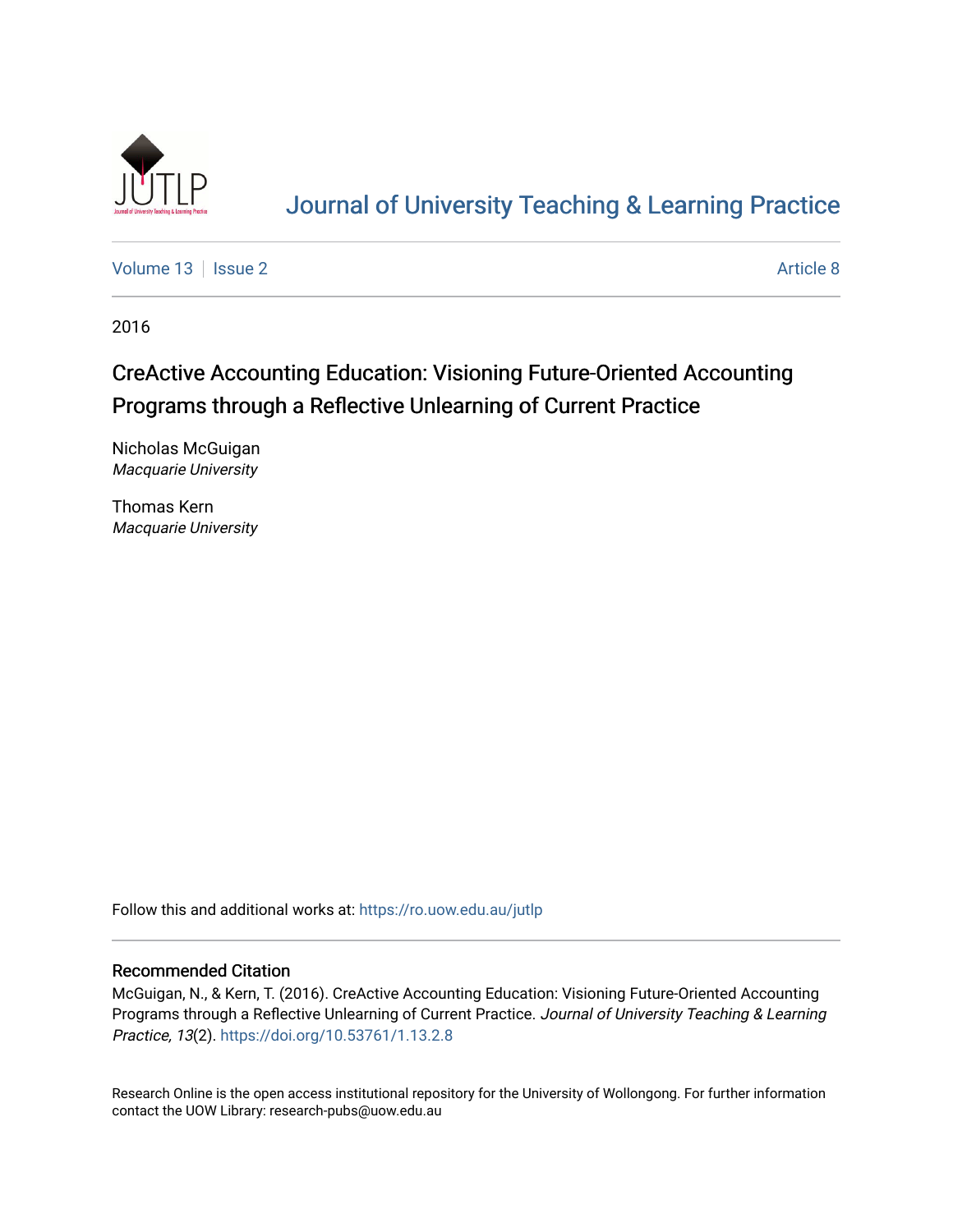CreActive Accounting Education: Visioning Future-Oriented Accounting Programs through a Reflective Unlearning of Current Practice

This article is available in Journal of University Teaching & Learning Practice: [https://ro.uow.edu.au/jutlp/vol13/iss2/](https://ro.uow.edu.au/jutlp/vol13/iss2/8) [8](https://ro.uow.edu.au/jutlp/vol13/iss2/8)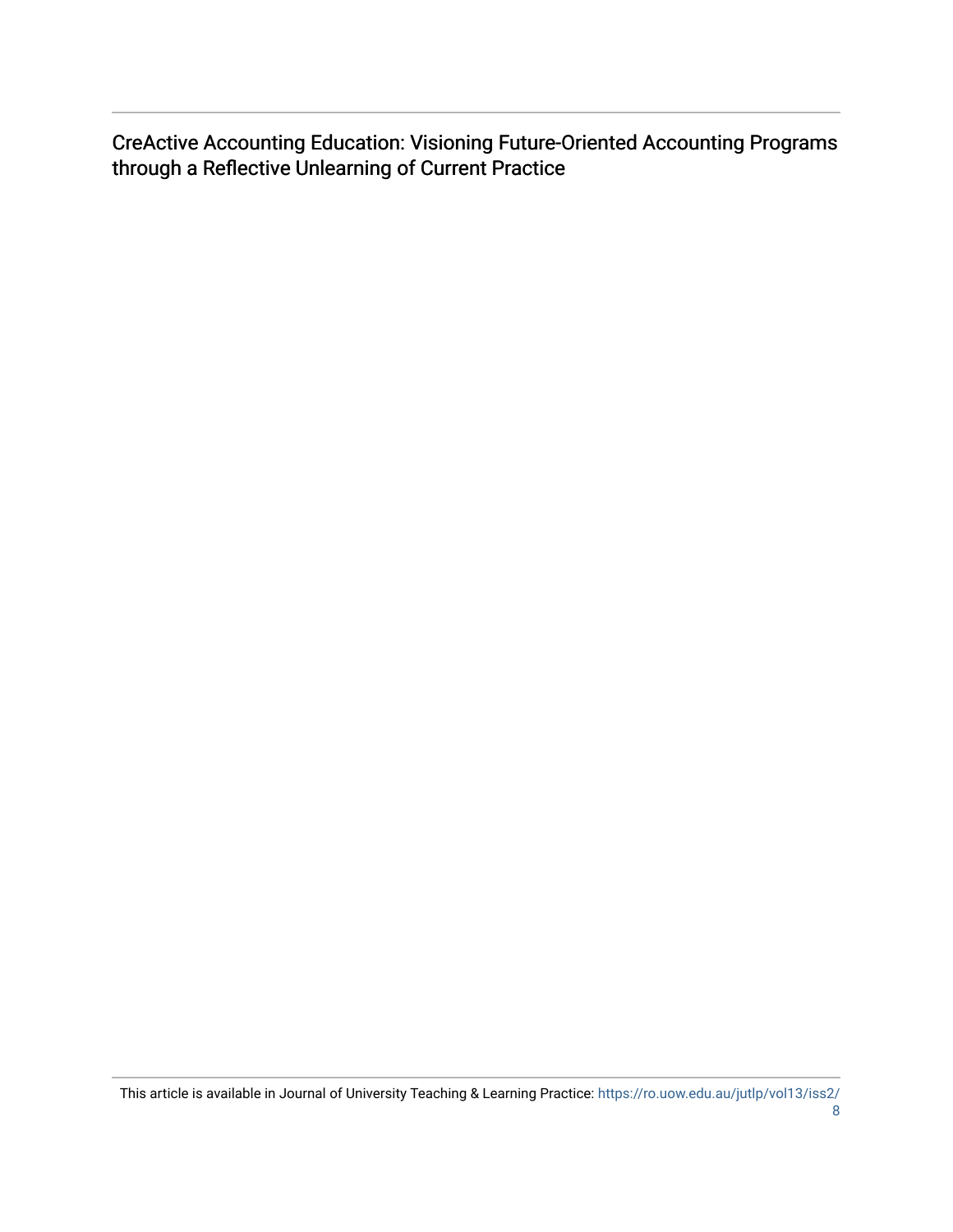

# [Journal of University Teaching & Learning Practice](https://ro.uow.edu.au/jutlp)

[Volume 13](https://ro.uow.edu.au/jutlp/vol13) | [Issue 2](https://ro.uow.edu.au/jutlp/vol13/iss2) Article 8

2016

## CreActive Accounting Education: Visioning Future-Oriented Accounting Programs through a Reflective Unlearning of Current Practice

Nicholas McGuigan Macquarie University

Thomas Kern Macquarie University

Follow this and additional works at: [https://ro.uow.edu.au/jutlp](https://ro.uow.edu.au/jutlp?utm_source=ro.uow.edu.au%2Fjutlp%2Fvol13%2Fiss2%2F8&utm_medium=PDF&utm_campaign=PDFCoverPages) 

#### Recommended Citation

McGuigan, N., & Kern, T. (2016). CreActive Accounting Education: Visioning Future-Oriented Accounting Programs through a Reflective Unlearning of Current Practice. Journal of University Teaching & Learning Practice, 13(2). [https://ro.uow.edu.au/jutlp/vol13/iss2/8](https://ro.uow.edu.au/jutlp/vol13/iss2/8?utm_source=ro.uow.edu.au%2Fjutlp%2Fvol13%2Fiss2%2F8&utm_medium=PDF&utm_campaign=PDFCoverPages)

Research Online is the open access institutional repository for the University of Wollongong. For further information contact the UOW Library: research-pubs@uow.edu.au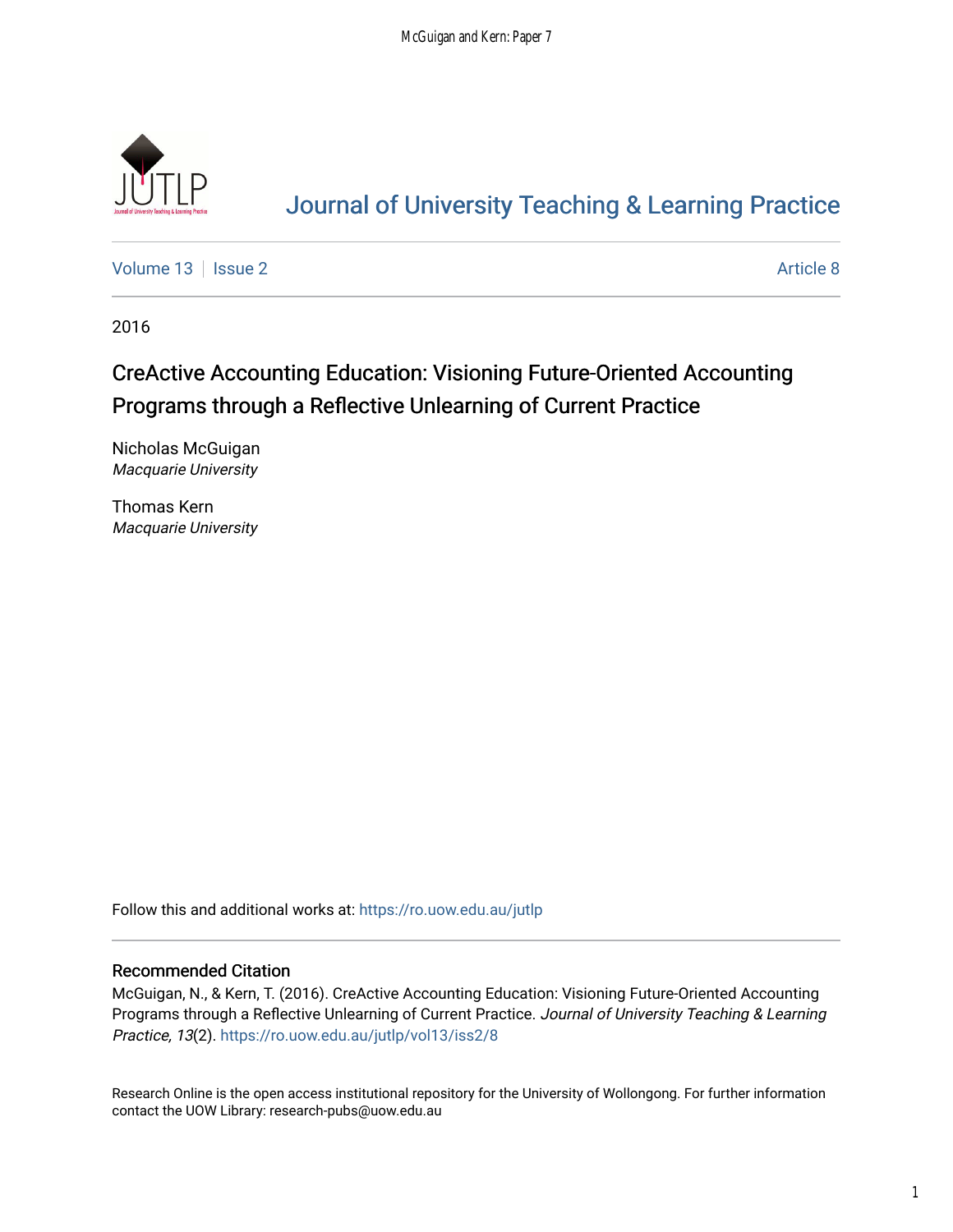CreActive Accounting Education: Visioning Future-Oriented Accounting Programs through a Reflective Unlearning of Current Practice

This article is available in Journal of University Teaching & Learning Practice: [https://ro.uow.edu.au/jutlp/vol13/iss2/](https://ro.uow.edu.au/jutlp/vol13/iss2/8) [8](https://ro.uow.edu.au/jutlp/vol13/iss2/8)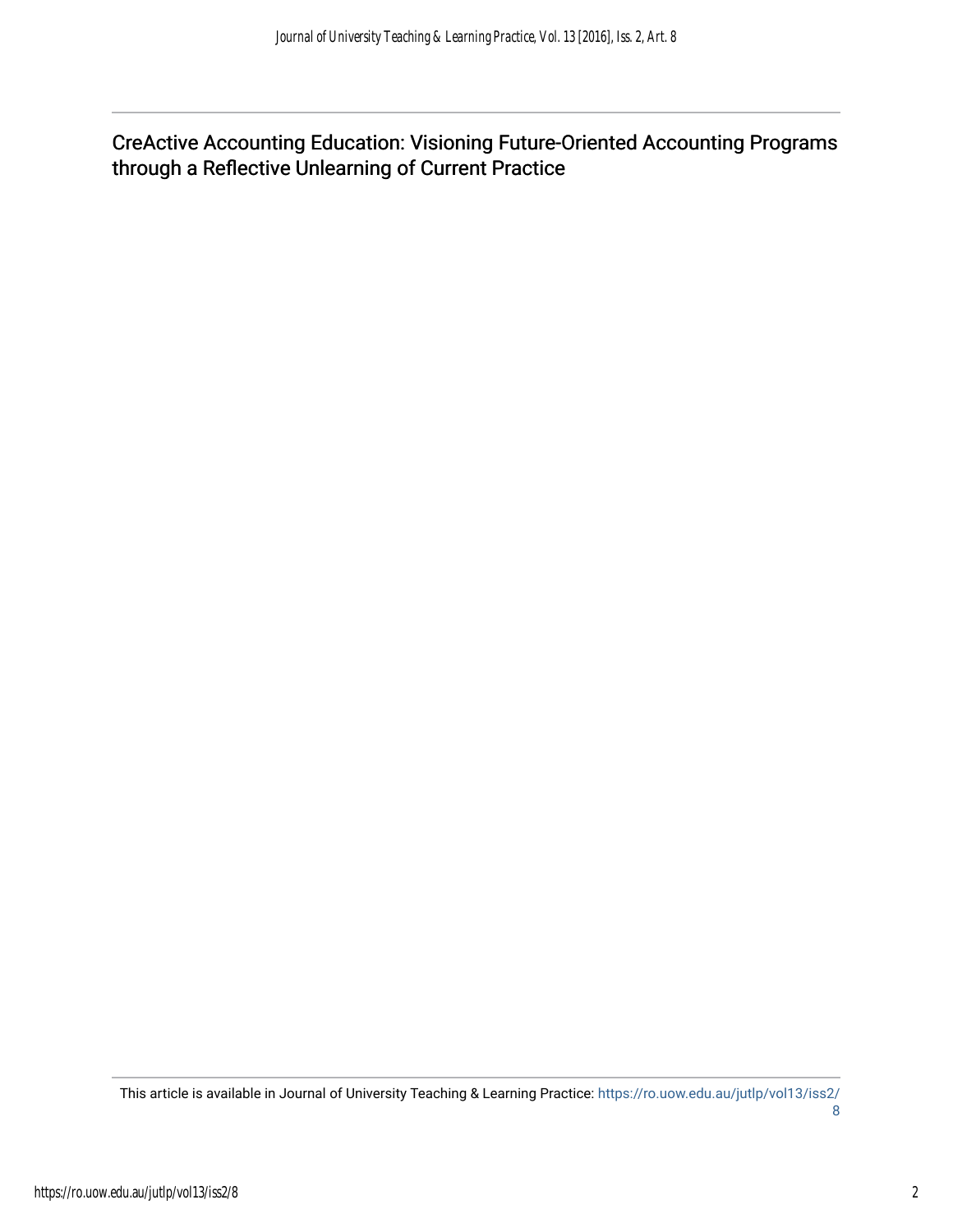### **CreActive Accounting Education: Visioning Future-Oriented Accounting Programs through a Reflective Unlearning of Current Practice**

Nicholas McGuigan, Macquarie University nicholas.mcguigan@mq.edu.au

Thomas Kern, Macquarie University

#### **Abstract**

The future employment markets our graduates are likely to face are increasingly complex and unpredictable. Demands are being placed on higher-education providers to become more holistic and integrated in their approach. For business schools across Australia, this requires a significant (re)conceptualisation of how student learning is facilitated, in respect to content, processes and infrastructure. Future business professionals will be required to think in diverse and integrated ways, adopting transdisciplinary approaches to solve complex system-design problems. This calls for educators to focus on creativity and innovation; in response, we need to reinterpret our teaching philosophies, content and processes. In this paper we argue that, by exploring the Bauhaus pedagogical process of "unlearning" in accounting curricula, a dynamic, engaging, and creative space can be opened up for learners and educators alike. "Unlearning" can support a critical and reflective culture for both students and teachers that nurtures a deeper understanding of the "ways of thinking" as business professionals.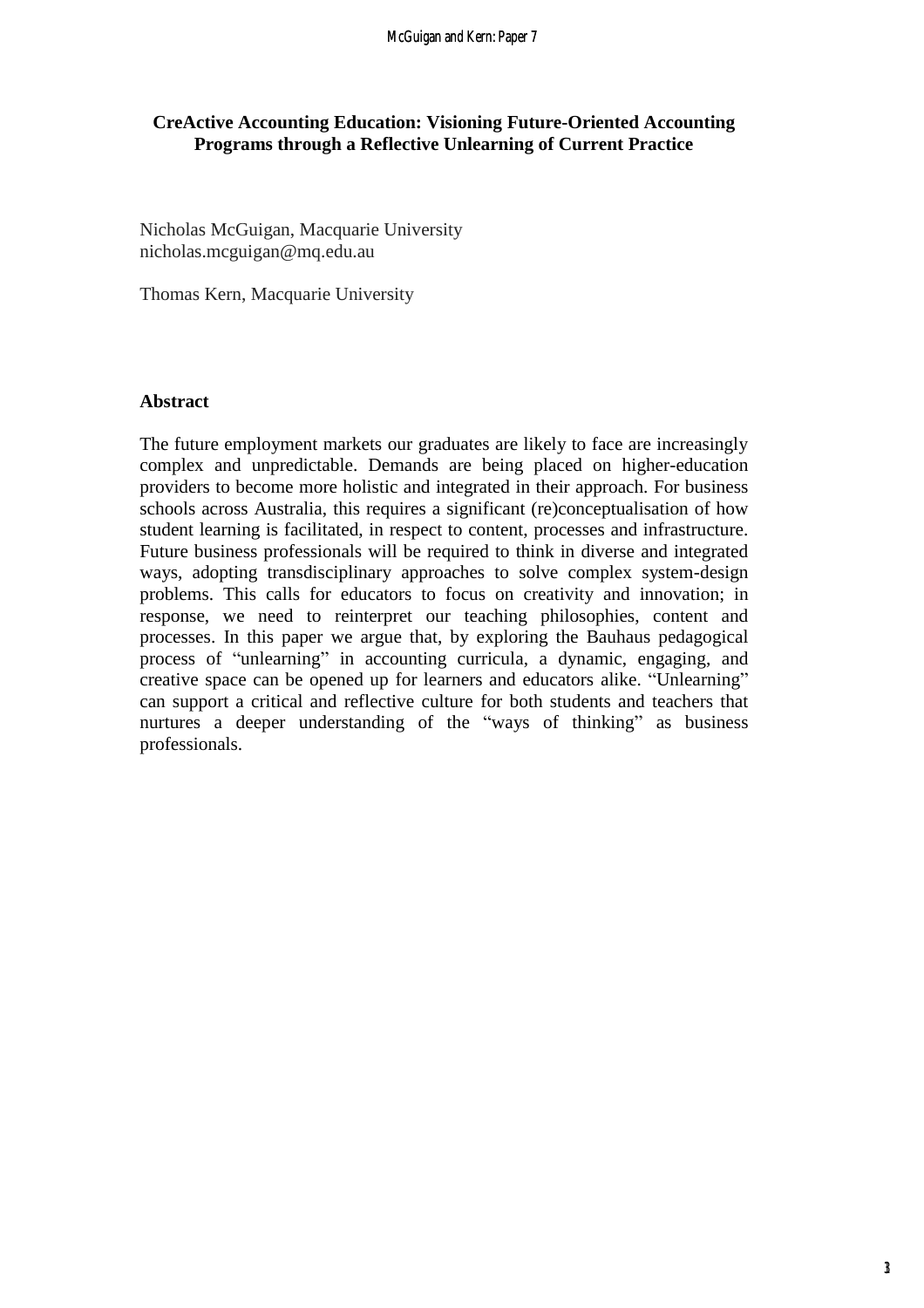### **Introduction**

A number of significant global concerns are currently affecting the environment. Climate change, scarce natural resources, population expansion and migration, food insecurity and traditional socio-economic structures are placing increasing pressure on the natural ecosystems that are essential to business operations. These concerns are all-encompassing, systemic and integrated into the way we live, do business and begin to account for our "reality".

Accounting as a cultural practice lies at the heart of such an account of "reality". Michaels (2011, p.4) describes the world as an *economic monoculture*, where "how we think about our work, our relationships with others and the natural world, our community, our physical and spiritual health, our education and our creativity are all being shaped by economic values and assumptions". Accounting, as the *language of business*, is at the core of this economic monoculture.

As a result, the need to shift towards more holistic, system-design frameworks of accountability is becoming increasingly clear (Mackey & Sisodia 2013; Mason 2015). This, in turn, places pressure on accounting education to adopt morecontemporary models of education to equip accounting graduates for a rapidly changing professional environment.

This paper aims to explore the impact of this newly developing business environment on accounting education. It examines how the adoption of an innovative pedagogical philosophy based on the creative principles of the Bauhaus School may allow accounting educators to "unlearn" their current conceptions of accounting and teaching practice, to then embrace new and future-oriented models of practice such as Integrated Reporting. It provides examples of how these creative principles are helping educators and students alike achieve a critical and reflective unlearning, learning and relearning of accounting practice.

The first section of this paper discusses the changing nature of current and future business environments. The next section presents a review of the impact this changing external environment is having on the role of accountants and business professionals, followed by how business higher education is meeting the needs in this changing environment. The paper then progresses with a discussion of the potential of reflective "unlearning" to deconstruct accounting curricula and open it to future-oriented programs. A practical example of unlearning within a student context in a final-year capstone program is provided, followed by the paper's conclusion.

#### **Current and Future Business Environment**

A number of key issues – ecological, sociological and economic – are challenging the status quo of the global business environment. The global financial crisis (GFC) has increased society's awareness of the inherent limitations of our current economic structures and of the widespread social and economic impacts on industry, business, households, individuals and the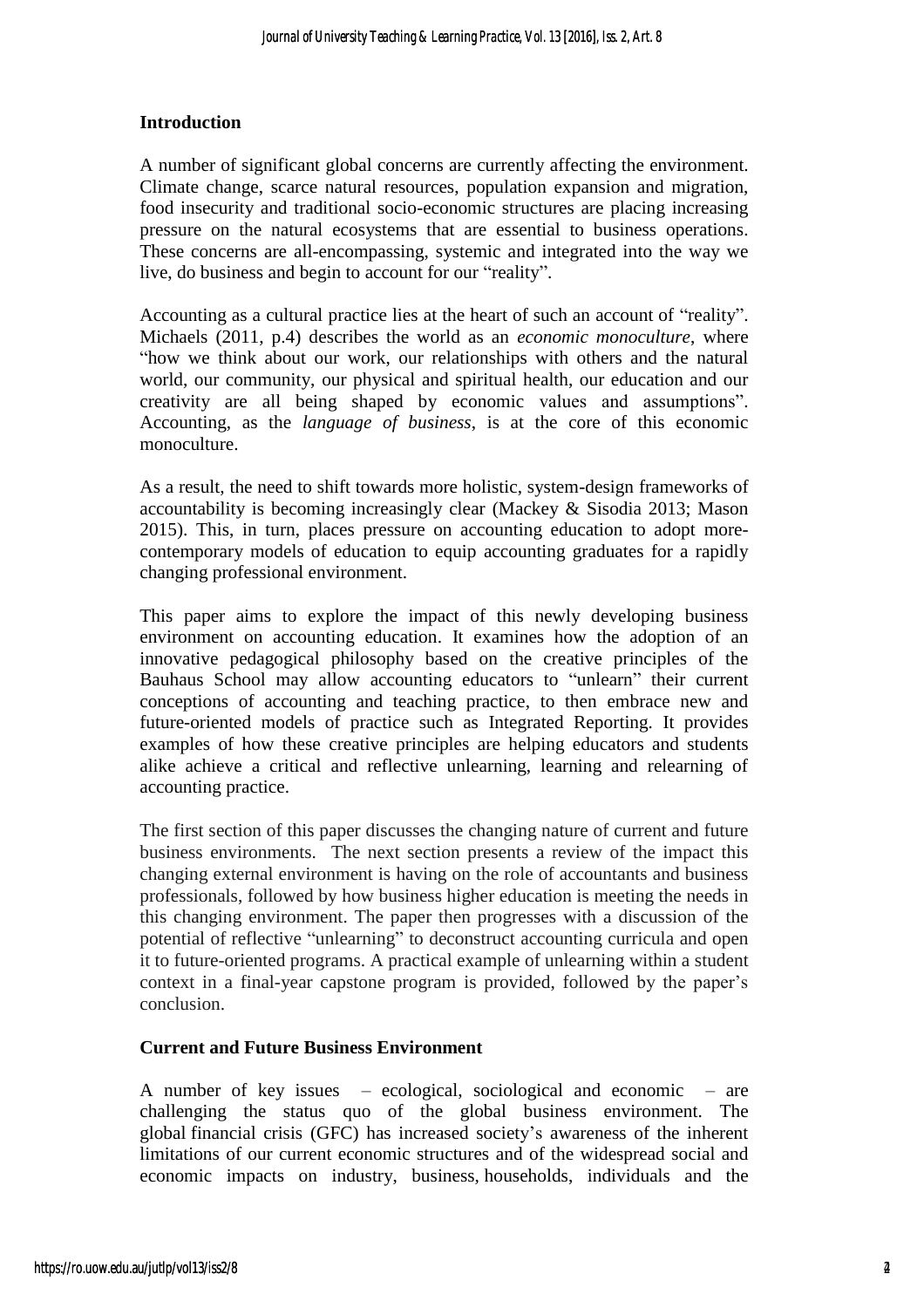financial industry (Immergluck 2009). The financial industry has been particularly affected through asset write-downs, tighter funding and increased market volatility, resulting in structural transformation (Claessens & van Horen 2014). Banks have been both restricting funds and charging more (Bank of International Settlements, 2013), with smaller, innovative and less established businesses particularly suffering because of their size, inexperience and high-risk status (Westpac Banking Corporation 2008). Access to funding is, therefore, changing the global business environment.

There is increasing recognition of the adverse impacts of economic activity on natural ecosystems and the urgent need to transform current practice. A KPMG report (2008) illustrated the importance of an integration of climate change into the business agenda, detailing four types of climate-change-related risk exposure for companies (regulatory, reputational, physical and litigation). According to the report, these risks are a reality facing contemporary organisations, prompting them to improve their understanding of how they will be affected and how to adapt and mitigate these risks. The gravity of the situation is reinforced by a recently released encyclical from Pope Francis on the environment, *Laudato Si'*  (2015, p.20), in which he states that "climate change is a global problem with grave implications: environmental, social, economic, political and for the distribution of goods. It represents one of the principal challenges facing humanity in our day". Perhaps this growing concern is best reflected through a signed declaration of CEOs from global professional accounting bodies representing over one million accountants, that was delivered at the 2015 United Nations Climate Change Conference, in which these bodies called for world leaders to exercise "political will" in reforming current practice towards lowcarbon, sustainable societies (CAANZ 2015).

Finally, technological advances, social media and alternative platforms are combining to create innovative business models centered around the shared economy, with the potential to significantly disrupt traditional business frameworks (Ingram 2012). Uber and Airbnb are currently the most obvious examples of business innovation (Huet 2014; Mudallal 2015). However, these social platforms have created the opportunity to generate an income stream from owned assets not previously thought of as revenue-generating, including renting out driveway space for car-parking, sharing the use of household tools and leasing unused bicycles as a cheap means of transportation (Geron 2013). The shared economy is enabling the development of new forms of value creation.

These transformations are the foundation of society's increasing expectations of business to achieve a harmonious balance between financial and non-financial, social, ethical and environmental concerns aimed at sustainable practice that benefits all.

#### **Changing Role of Accountants and Business Professionals**

Businesses' value creation is evolving as the business environment changes to accommodate sustainable and social practice, with non-financial and intangible assets becoming important indicators of performance (International Integrated Reporting Council 2013). Consequently accountants' traditional reporting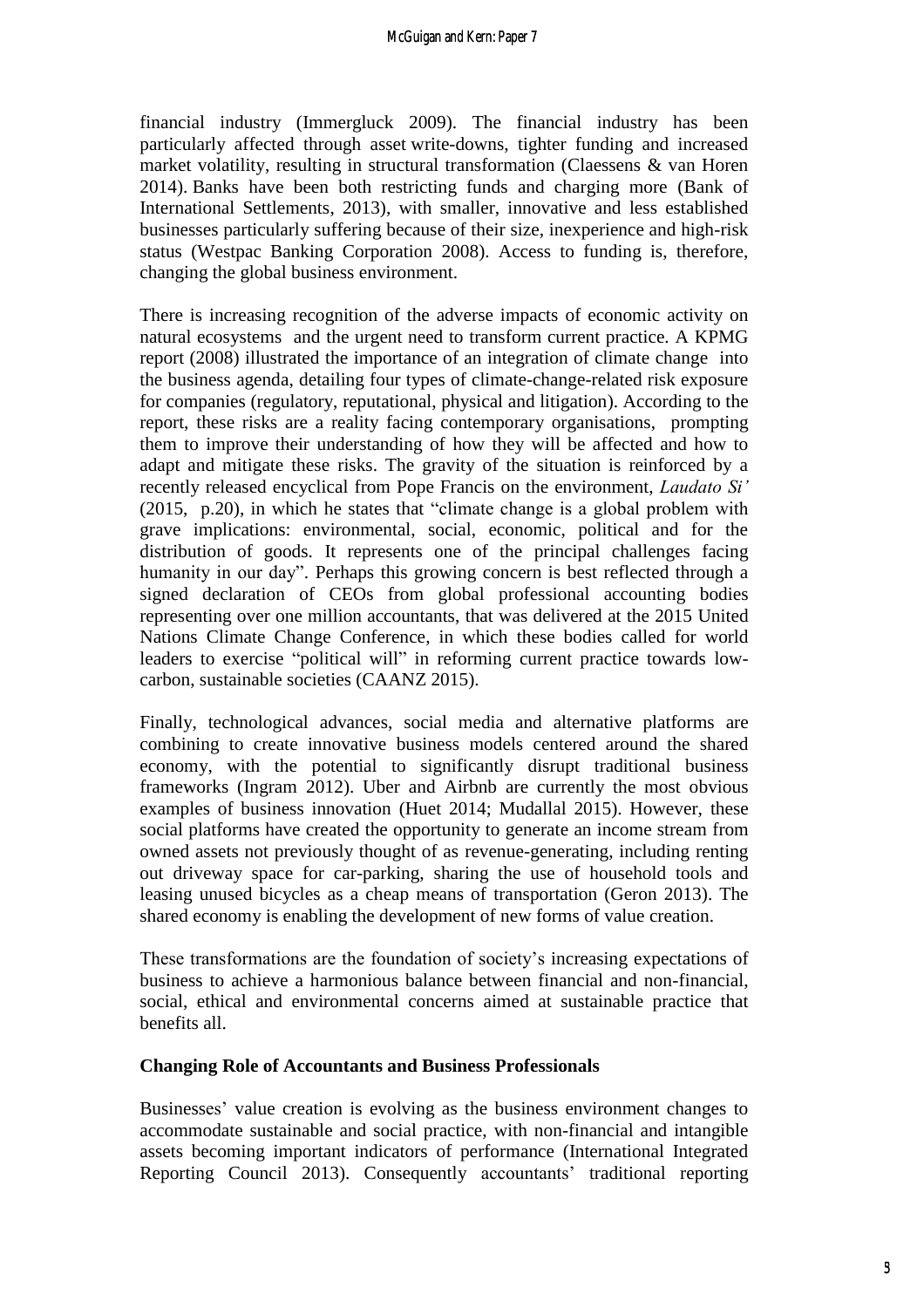mechanisms are becoming inadequate (CIMA, PwC & Tomorrow's Company 2011).

To incorporate broader public interests of sustainable, social and environmental business practices into business decision-making, the International Integrated Reporting Council (IIRC) was formed in 2010. The IIRC has, in turn, created a conceptual framework for corporate reporting: the Integrated Reporting Framework, designed to encourage clear and concise reporting of how an organisation demonstrates stewardship and creates value over the short, medium and long term (IIRC 2013). It is centered around the integration of six types of capital that an organisation may use to create business value: financial, manufactured, intellectual, human, social and relationship, and natural. This revised approach to corporate business reporting implies an integration of financial and non-financial performance into a single report, aimed at connecting an organisation's capitals and demonstrating how these interrelated dimensions create or destroy value for shareholders and other stakeholders (Owen 2013).

This new form of reporting requires accountants to think in new ways, balancing traditional tangible measurement with more intangible concepts of value creation (IIRC 2013) and questioning traditional techniques (Bagnall 2011). Accountants are rethinking the way they provide services and the role they have within businesses. Recently, the Chartered Institute of Management Accountants (CIMA) surveyed over 5,000 accounting and finance professionals, finding a strong tendency towards roles outside more-traditional financial reporting (Van der Stede & Malone 2010). The role of the accountant is changing to one of leadership and support, where large accounting firms are increasingly disrupting traditional service models and moving towards the provision of advisory, consulting and assurance services (King & Potter 2015). In the current technological age it is not impossible to begin to imagine the future accountant as a "digital curator" of business information, providing contextual relevance and guidance in an increasingly 'data-focused world and connecting knowledge with technology across the organisation.

For accountants to engage in such a world it is not enough simply to possess strong technical knowledge; rather, an ability to integrate and apply knowledge for decision-making is vital. Accountants will need to learn how to think and conceptualise information in an integrated and transdisciplinary manner (McGuigan & Kern 2013).

#### **Business Education at Odds with Innovation**

#### *A standardised commodification of education*

While the business environment is changing rapidly, the same cannot be said for business higher education. The standardised educational model within which business schools currently operate seems to be more representative of the industrial age. It is a mechanical-based system that has been commoditised like any other product for market: students are exposed to similar material, standardised results are expected and an increasing emphasis is placed on outcomes rather than process.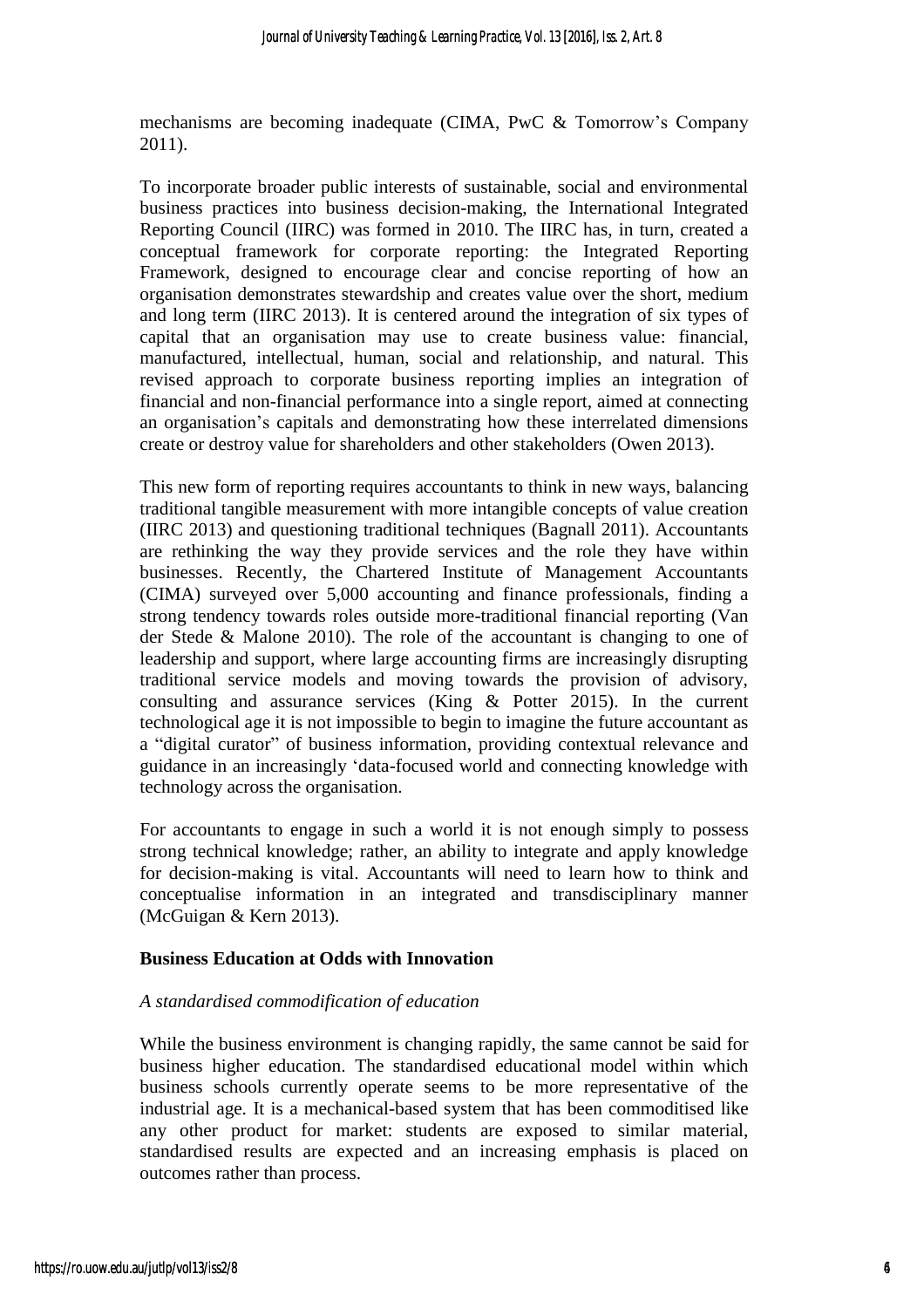The current business-education environment is characterised by contradiction. Innovation and creativity is critical for business – we hear this in terms such as "personal branding", "entrepreneurship" and "competitive advantage" – yet in business higher education the focus is on quantifiable outcomes, not the creative process.

Current business-degree modelling breaks a holistic discipline into bite-sized chunks, artificially packaging these as "units", delivered in isolation. With this "cookie-cutter" approach (McGuigan & Kern 2015b), students fail to appreciate the interconnections and relations in accounting, seeing it rather as a technical and objective science. Accounting curricula continue to strongly emphasise traditional technical skills, despite this work being outsourced or replaced by technology in many Australian firms. The insistence on formal examinations in business programs remains at odds with real-world experience; examiners follow dogmatic checklists, leaving little room for creativity and intellectual thought.

In this commoditised, mass higher-education environment, academics are not recognised for creativity; compliance and assurance of standardised learning practices take precedence. These practices suppress creative academics' ambition to take risks and implement a creative vision, leading to the production of standardised graduates (Philip 2015).

#### *Innovative change*

We have this extraordinary human power – the power of imagination. We take it totally for granted. This capacity to bring into mind things that aren't present and on that basis to hypothesise about things that have never been, but could be. Every feature of human culture, in my view, is the consequence of this unique capacity.

#### (Sir Ken Robertson 2015)

It appears that this innate human characteristic of imagination is stifled by current business-education practice, as certain ideals about how education *should* be, what it means to be educated and the economic purpose of education are taken for granted. But what happens when such economic paradigms are no longer fit for purpose?

Against this disruption of technological advances, mass migration and social entrepreneurship outlined, business higher education continues to prepare students for the workforce of today, not the future professional environment of accounting and business professionals. Paid employment as it is currently known is unlikely to continue, with many of today's jobs disappearing as intelligent machines and software begin to replace existing human labour, and technical work is increasingly outsourced to developing countries with a cheaper labour market.

The accounting profession is at the forefront of technological disruption, with accountants facing a serious threat of extinction in the next 10 years if they fail to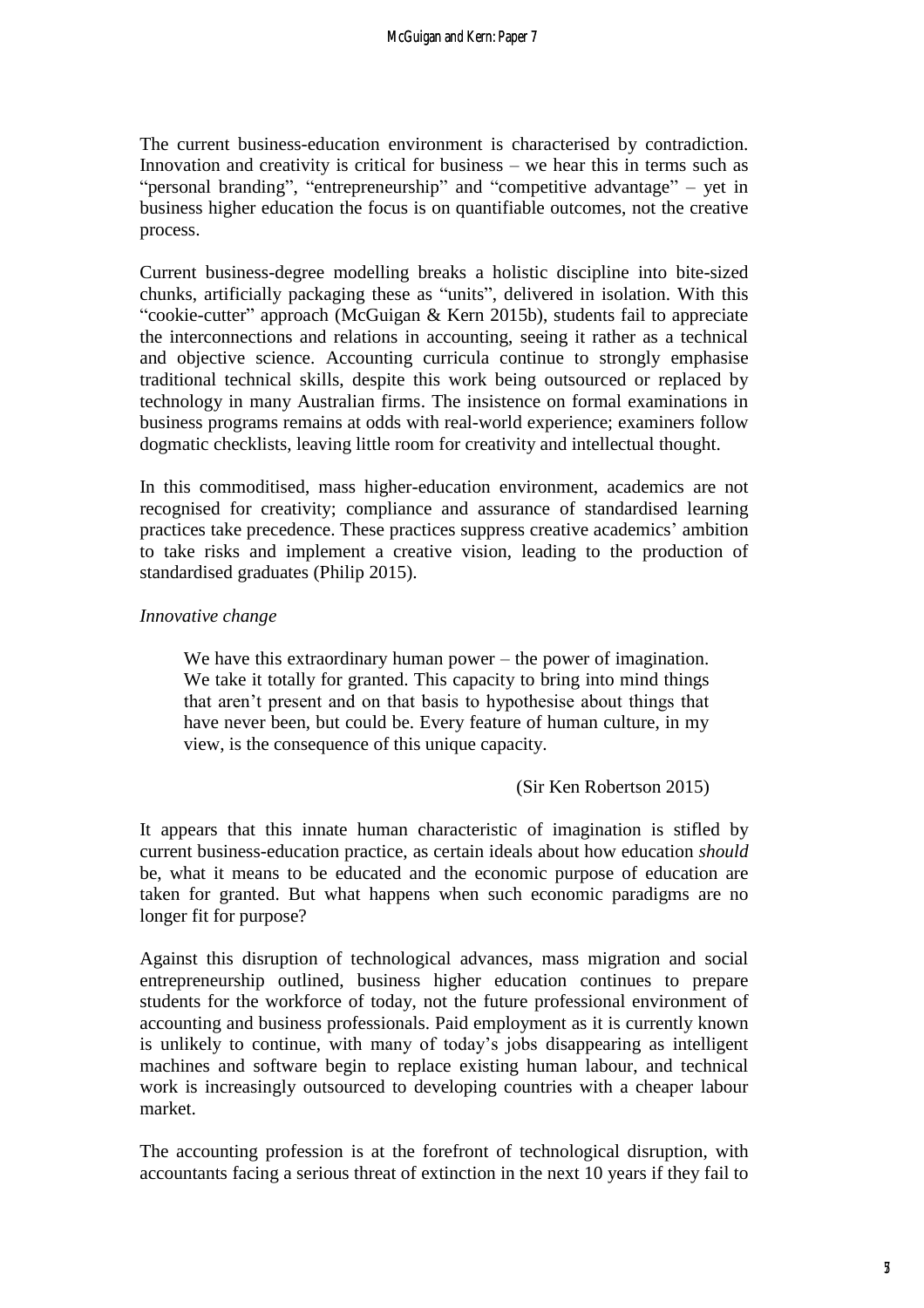innovate (Michaels 2012). Technological advancement is reshaping the way accountants engage through an automation of technical bookkeeping and compliance services, real-time financial reporting, freely available software for basic accounting practice and a renegotiating of innovative fee structures (Davis 2015). These factors require the accounting profession to rethink not only *what* professional services it offers, but *how* it offers them.

Disruption in the workforce suggets that educational institutions need to start thinking about education for life and what this might mean. The recent announcement of the Australian government's innovation and science policy attempts to address some of these concerns by (re)emphasising the importance of business and science innovation. The Turnbull government is attempting to catch up with the rest of the world, creating ambitious targets (over 20 different measures, across 11 ministerial portfolios) to form part of a national innovation and science agenda that focuses on four themes: commercialising research, raising capital and enabling risk, making the Australian government a model example for innovation and boosting talent and skills. A significant relaxation of Australian insolvency law is expected to create greater incentives for investors to take risks. To create a support-driven culture encouraging investors to assist entrepreneurs and start-up ventures, the government plans to introduce a capitalgains tax exemption for investors who keep their cash in such projects for at least three years (Hudson & Maher 2015). These policy reforms and stimulus packages are attempting to place innovation, creativity and agility at the heart of government policy.

#### *An awakening of accounting education*

Business-education disciplines have traditionally prioritised the acquisition of technical, procedural knowledge at the expense of broader capabilities associated with critical thinking, self- and peer-reflection and creative problem-solving. The accounting profession is beginning to awaken to the limitations of this focus. One of the large professional-service firms, Ernst & Young (UK), recently announced a reduction in their university-degree entry criteria for employment (Sherriff 2015). In the Australian context, all large accounting firms have indicated that soft skills, such as communication, leadership and emotional intelligence, are valued more than technical ability (Elder 2015). Finally, PriceWaterhouseCoopers (PwC) has implemented a professional framework in which technical capability is now one of five skills expected of employees; the others are leadership, relationship building, business acumen and global acumen (Elder 2015).

It is therefore no longer sufficient for accounting graduates to possess a solely technical education, suggesting that a significant opening of accounting curricula and broadening of discipline content needs to occur. Owen (2013) describes the need for accounting educators to embrace a strategic, rather than solely operational, focus, including qualitative as well as quantitative analysis and widening business-performance measurement to encompass the non-financial. The accounting curriculum requires traditional teaching silos to give way to more holistic approaches that encompass a systems-design and integrated approach.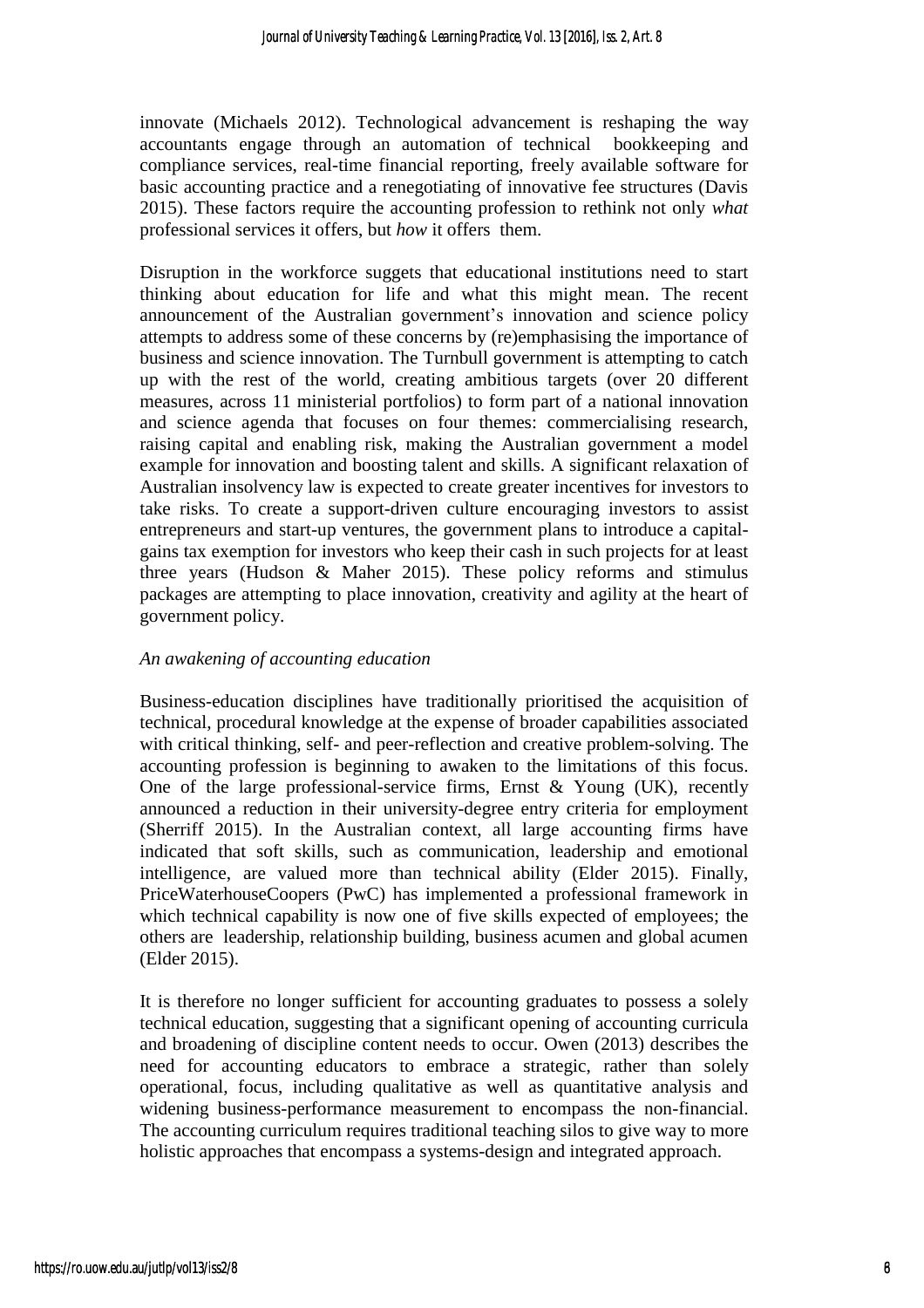In this rapidly changing business environment, accounting students would benefit from exposure to unstructured, real-world problem-solving. This requires innovative pedagogical approaches that ask accounting students to create and play an active role in their own learning – a "creActive" approach that focuses on the student's own experience, and where the student and facilitator become collaborators and co-creators of learning and shared understanding (Baxter-Magolda 1999). Opportunities are provided for both educators and students to collaboratively construct, affirm and reflect on their learning.

Harvard Professor David Perkins (2009) describes such an inquiry-based approach to learning as *learning by wholes*, where learning is structured around authentic opportunities to experience the topic. By adopting such an approach the complex and changing imperatives found within business can be modelled with students. To effectively achieve this, accounting educators may have to reevaluate the principles on which they build their educational frameworks. This entails a significant shift in consciousness, in terms of both content and practice.

#### **"Learning, Unlearning,and Relearning" Accounting Education**

The discovery that most learning requires no teaching can be neither manipulated nor planned. Each of us is personally responsible for his or her own deschooling, and only we have the power to do it.

(Ivan Illich 1971)

To challenge, inform and expand the current accounting-education model to encompass new perspectives and develop effective leadership among business professionals perhaps requires both accounting educators and students to undertake a process of reflective "unlearning" of accounting. This would enable commonly held perspectives of accounting to be opened up and facilitate the visualisation of accounting and its frameworks in new and diverse ways (McGuigan & Kern 2015a).

Unlearning has often been criticised as an unnatural process demanding a deprogramming of what is currently known for the brain to assimilate new ways of seeing and acquire newly found requisite knowledge (Wheatley 2003). Unlearning has been used as a pedagogical tool to assist in the areas of addiction and rehabilitation, where there is a strong need to deprogram individuals from particularly unhelpful processes and habits. However, we see a wider application, in which the term "unlearning" applies to an ability to open oneself to new possibilities, new ways of seeing and a critical relective consciousness that enhances one's processing. It encompasses an ability to critically deconstruct more-traditional views and perceptions of accounting, placing them in context with the current and future business environments to derive new meaning and understanding. Wheatley (2003) describes this process as *emergence*, the ability "*to step outside* our perceptions, to see if we can *stand apart* from the world view that has emerged in us, and create a new perceptual lens with which to interpret the world".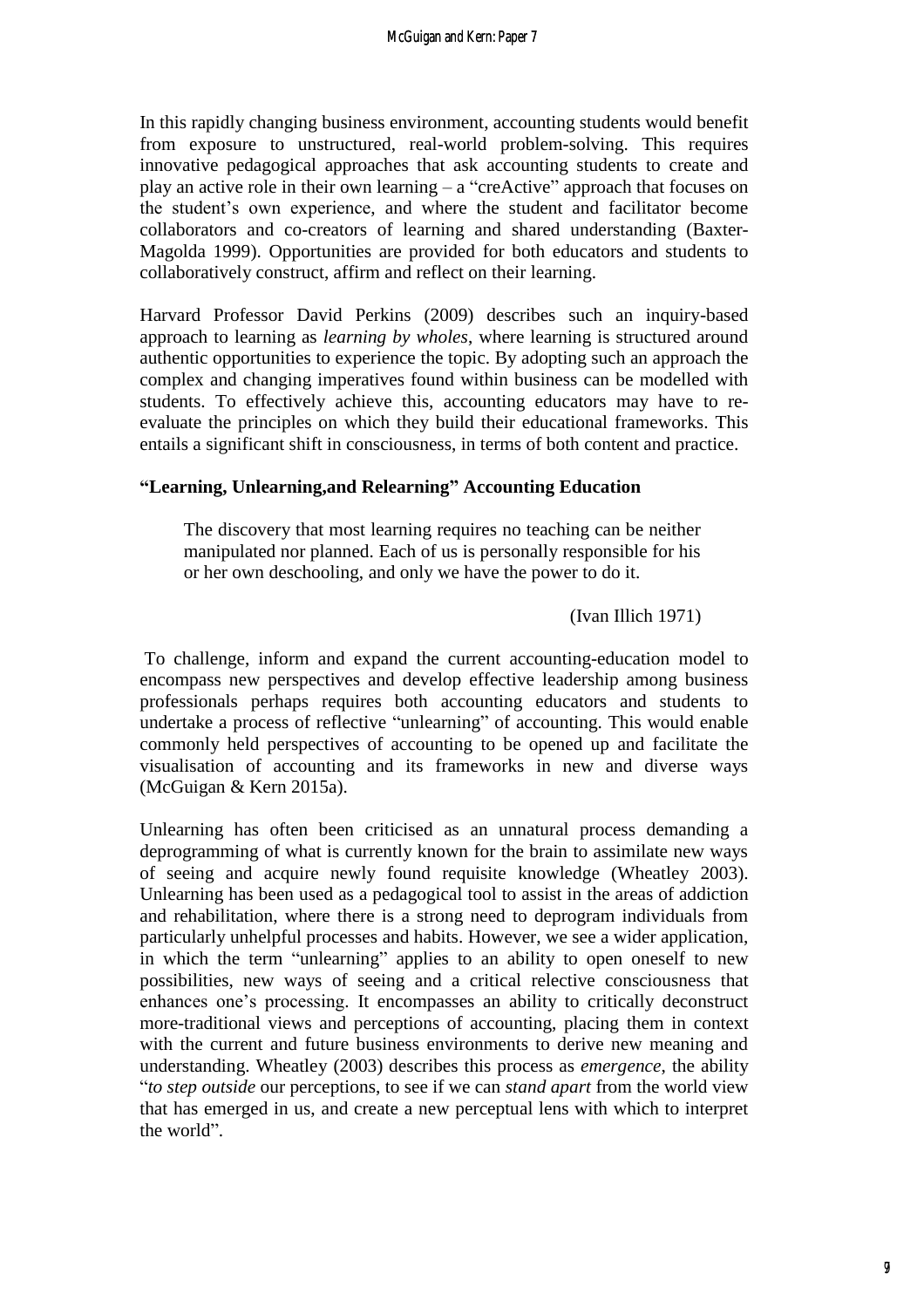Not surprisingly, this kind of change and deconstruction can be confrontational. In an attempt to overcome resistance from our peers, we looked to the pedagogical philosophy and guiding principles of the Bauhaus School created during 1920s Weimar Germany. Walter Gropius, the school's founding director, placed "workshops" at the centre of his curriculum design. In doing so, he combined design education with the elements of fine arts to ensure an integration of the technicalities of master craftsmanship with the theoretical nature of arts aesthetic (Besgen, Kuloglu & Fathalizadehalemdan 2015). Learning through experience became avant-garde.

In 1919, Gropius was becoming frustrated by the "isolation" of the arts, seeing the main task of the Bauhaus being to forge a "new unity". In his manifesto he writes, "The Bauhaus strives to bring together all creative effort into one whole, to reunify all the disciplines of practical art – sculpture, painting, handicrafts, and crafts – as inseparable components of a new architecture" (Gropius 1919). This new form of abstract thought, captured in the German word "Gesamtkunstwerk", brought a totality to the work of art, binding together different forms of creative endeavour. In a sense, Gropius took a system-design approach, where learning became integrated and transdiciplinary –much like what is currently being required of accountants in relation to integrated reporting.

With the goal of providing a "common language" for visual communication, the Bauhaus curriculum was designed across three interconnected stages. Students would enter a preparatory instruction class lasting approximately six months, followed by a technical specialisation of three years in an area of their choice and eventually with varying structural instruction that required practical application and intern work (Daichendt 2010). In this way, the curriculum was constructed in a circular form, with the objective for students being to work their way from the outside to the interior. This meant that students could navigate their own learning path through a symbiotic relationship between practice and education. It enabled students' active contribution to design, through an opportunity to experiment and use their imagination to consider design purpose (Besgen et al. 2015). These symbiotic and integrated relationships lie at the very heart of business innovation and entrepreneurship programs, yet are not managed particularly well.

Of particular interest in the Bauhaus curriculum was the pedagogical design of the preparatory course, being "one of the most purposeful ever practiced in art education, planned to foster creativity, analysis and appreciation of art craftsmanship" (Macdonald 1970, p.315). Intended to offer an introduction to issues of color, form and materials considered fundamental to all visual expression, the preliminary course blurred the boundaries between craft and fineart education (Bergdoll & Dickerman 2009). Students of all backgrounds were therefore collectively inducted into an abstract language that would form the basis for all artistic endeavours. Similarly, in accounting, students begin to learn the "language of business" within the first year of study. The Bauhaus foundation course had three primary objectives: to free the creative powers and thereby the art talents of the students; to make the students' choice of career easier; and to convey to the students the fundamental principles of design for their future careers (Daichendt 2010). These objectives were achieved through a two- and three-dimensional study for the senses, emotions and mind. The focus of learning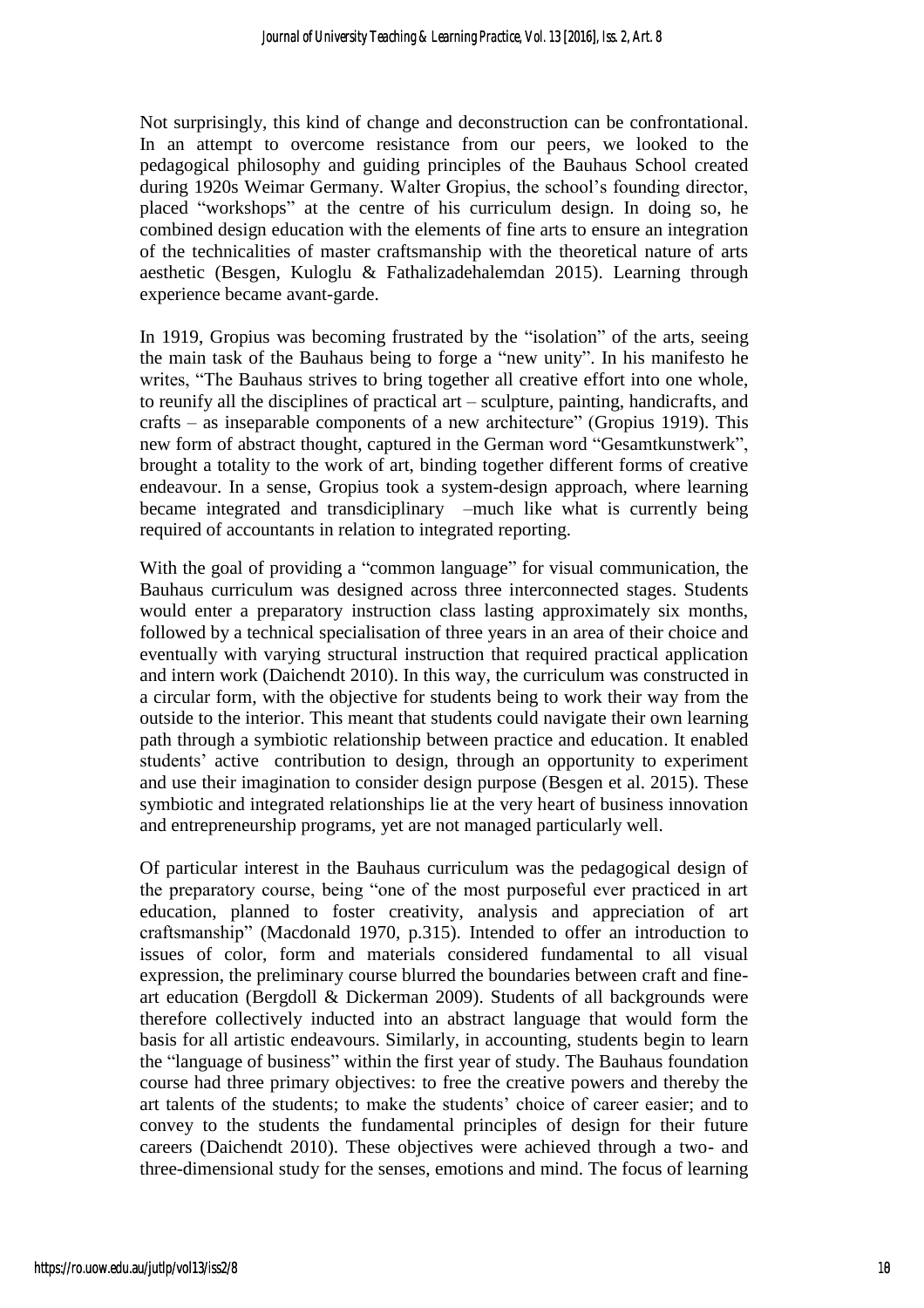was created across all the senses, where one's body became the primary tool for learning.

The Bauhaus foundation program used guiding principles of "questioning the obvious", "finding out yourself", "your body as a primary tool", "practice", "play and exploration" and "valuing the whole process" to facilitate a period of creative experimentation amongst learners. Students were trained to "unlearn" traditional ways of doing things, relearning through their own experience. For this to occur, students undertook varying exercises that asked them to explore the effects of contrasts in abstract compositions using a limited range of basic shapes – a circle, square and triangle. Diverse materials were deconstructed and reshaped to form interesting new aesthetic compositions and thought.

An overarching sense of epistemological doubt was present in the Bauhaus School, where scepticism of received knowledge was encouraged (Bergdoll & Dickerman 2009). The aim was to free students of all conventions and assumptions so that they could discover their creative potential. The process of "unlearning" was aimed at bringing the individual to a "state of innocence" where learning could occur anew (Gropius 1948). This pedagogical innovation built upon the work of Rousseau (1979), who described the purpose of education as cultivating innate faculties rather than imposing external forms of knowledge.

Joseph Albers (1928, p.142), a Bauhaus faculty member, later described his version of the foundation course as a means of experimentation:

First we seek contact with material.... Instead of pasting it, we will put paper together by sewing, buttoning, riveting, typing, and pinning it; in other words we fasten it in a multitude of ways. We will test the possibilities of its tensile and compression resistant strength. In doing so, we do not always create "works of art", but rather experiments; it is not our ambition to fill museums: we are gathering experience.

It is this "gathering of experience" that is required in business education, enabling students to discover, explore and experiment in their learning. Experience, rather than knowledge, becomes the critical focus; through a process of discovery comes creativity. Bauhaus teaches that such learning can only be achieved by emphasising the integrated self within curriculum design. A developing and nurturing of awareness and appreciation of the overarching complex whole is critical. At Bauhaus, learners could explore a number of correct answers of processes to solve artistic concerns. This diverse strategy supported individuality and enabled diverse insights regarding outcomes (Daichendt 2010).

Navigating life requires a kind of internal filter, organising the world into priorities, non-essentials and things of unimportance. Accounting applies such a filter to the education of accountants, where accounting as a social practice gives way to a more objective scienctific perspective. How far may this limit accounting educators' powers of perception, understanding and creativity? To what extent does conventional thinking obscure education and pedagogical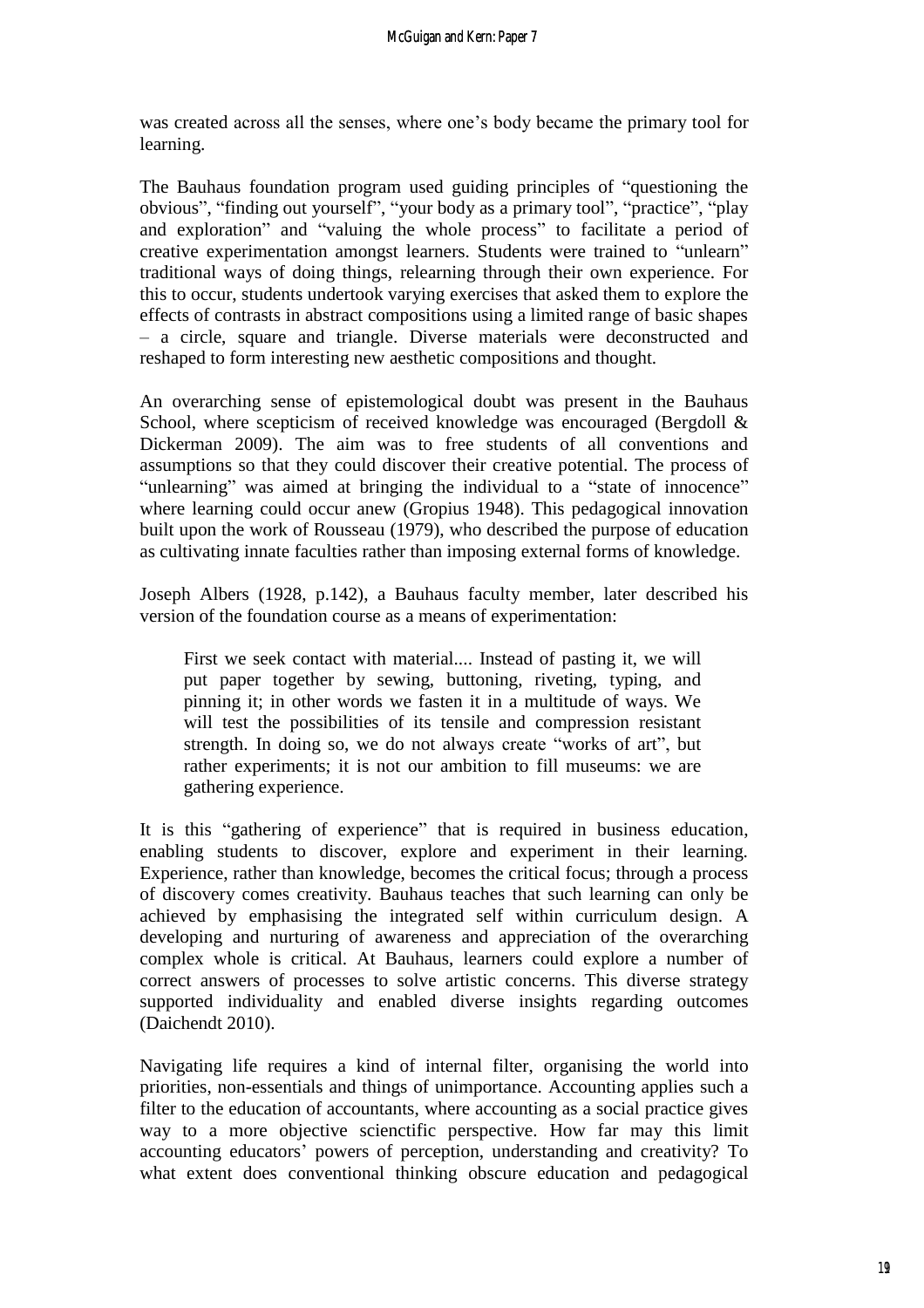innovation? What could happen if one were open to one's own received theory, style and technique, forgetting for a moment what is known and undertake experiments to discover accounting's reality afresh?

It is with this in mind that we have recently used the non-threatening, playful principles associated with Bauhaus to develop visualisation techniques and workshops that colleagues can use to "unlearn" accounting and thus see their discipline afresh. Work is ongoing with fellow educators through nationally held visualisation workshops and the construction of an online pedagogical repository, entitled *Innovation Akademie*, to nurture a creative approach to accounting education internationally.

In conjunction with the professional accounting body, the Accounting and Finance Association of Australia and New Zealand (AFAANZ), we have recently run a number of visualisation workshops with academic and accounting professionals across Australia. The purpose of these workshops has been to engage educators in a process of unlearning and reconceptualising accounting education and their own teaching practice in diverse new ways. The following three images provide illustrative examples of these visualisation workshops, in which accounting educators are encouraged to use both the left and right sides of the brain in a creative way.

Image 1 illustrates accounting educators engaging in an exercise that requires them to use physical objects such as plasticine to design a creative learning activity that could be used with their accounting students. In doing so, the educators are exploring new ways of connecting with their discipline.

## [Insert Image 1. About here]

Visual learning resources are also provided, ranging from cameras, iPads and video recorders, through to magazines and newspapers. Image 2 illustrates the use of famous artworks, such as Casper David Friedrich's *Wanderer Above the Sea of Fog* and M.C. Escher's *Hand with Reflecting Sphere*; these are used to facilitate an openness of perception with educators around accounting boundaries, functions and purpose.

#### [Insert Image 2. About here]

When conducting these workshop exercises, individuals across institutions and expertise areas work in small groups to create both a safe environment and a sharing of experience. Image 3 illustrates this through members of the accounting professional body CPA Australia working with accounting academics on visualisation through image collage.

#### [Insert Image 3. About here]

These workshops have been well received and enjoyed by participants, with feedback including, "*It was fun and has great potential*", "*Excellent! Really good!*" and "*Novel and enjoyable — could be great as part of a teaching workshop to get teachers to engage left and right brains*". Importantly,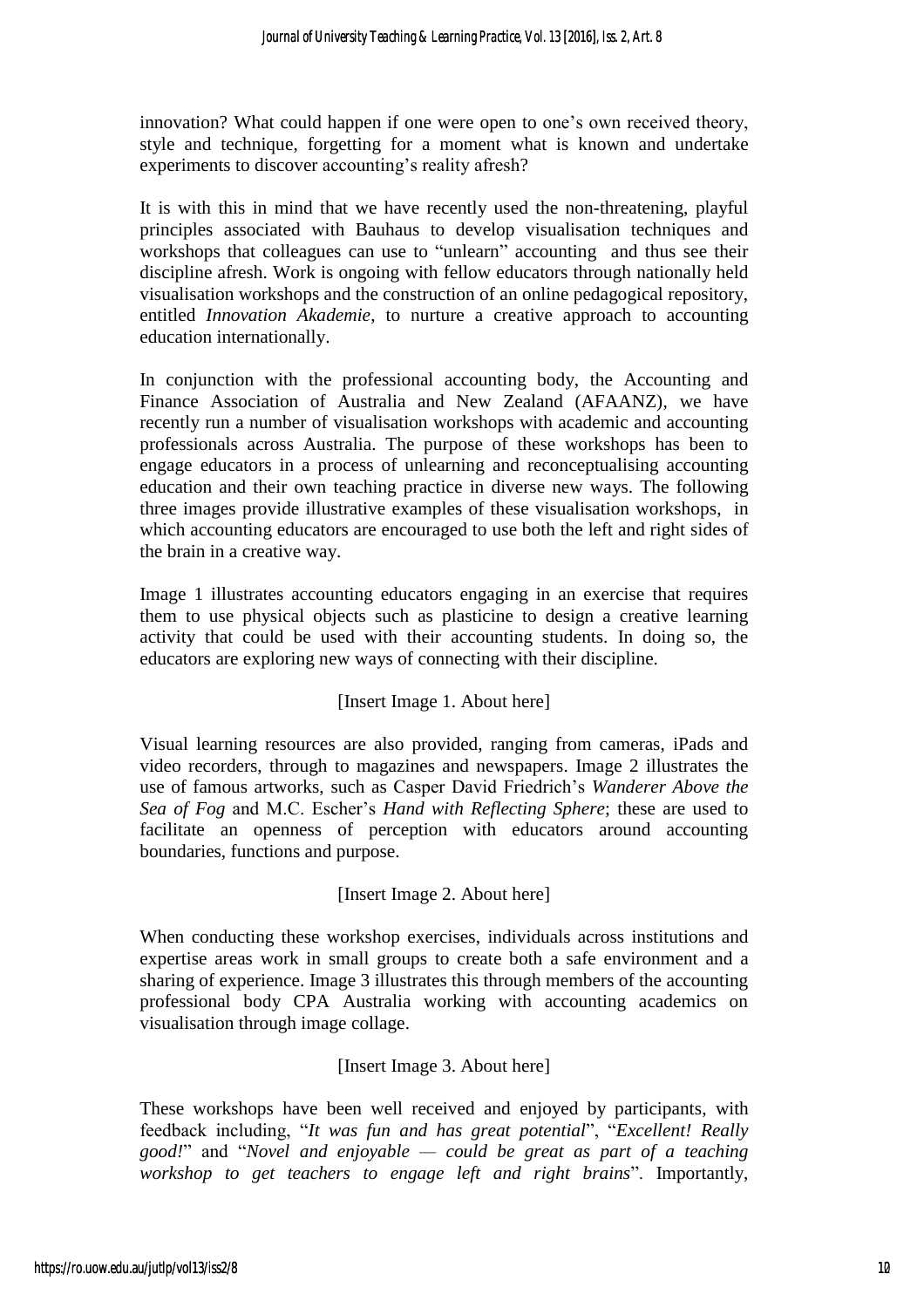participants discussed how they may use visual techniques in their own classrooms; for example, using video technology for introductory accounting students to gather visual evidence of "what business is and what it is not". Collected evidence is then brought to the classroom to form the basis of class discussion. Others were interested in capturing visual expressions from practitioners and using these clips to illustrate theory in class, and in the approach as a means of linking material through concept mapping. Participants' feelings were mixed, from feeling "encouraged" and "excited" through to "uncomfortable". The workshops have proved successful and we have received requests to conduct follow-up events in accounting schools and departments across Australia and New Zealand.

In response to participant feedback asking for "a resource database to look at for ideas" we are currently in the process of creating the Innovation Akademie, an interactive online space that is innovative, unrestricted by geography and open to all – an education space for educator and learner alike. It aims to address the need for a visionary space for business education by bringing together the finest disruptors of accounting education from across the globe and asking them to create lesson plans quite unlike anything seen before. These lessons should clearly demonstrate the future-oriented diversity of learning methodology and experimentation in accounting – we could be dancing accounting in England, creating accounting sculpture in Germany, uncovering ethical dilemmas in Melbourne prisons and unlearning accounting in Sydney (Image 4 contains a representative still taken from the promotional video).

#### [Insert Image 4. About here]

By asking exceptional innovators around the world to share their experiences, wisdom, techniques and philosophies, through illustrated lessons on life and business, the Innovation Akademie forms a creative living incubator of ideas. These ideas can be used by educators to explore and redefine their practice and to provide inspiration and practical guidance for aspiring accountants and business professionals. This initiative has the ongoing support of the Australasian accounting professional bodies, the academic association of AFAANZ and the RMIT Accounting Educators' Conference, ensuring intersectional levels of national support. We hope that the Innovation Akademie will take accounting education to places not previously explored – undiscovered terrain that will help shape the current discourse and transform educational practice.

The educational philosophy of the Bauhaus movement was based on a need to unlearn what one currently knows in order to relearn, in different ways. The same principles apply to accounting education and its transition towards a more holistic form of education, with a focus on students and their ability to create and recreate meaning for themselves.

In developing and building a capacity to "unlearn" amongst both learners and educators, a critical and reflective culture is being created that will enable a deeper understanding of the "ways of thinking" as business professionals (Schön 1983). It is argued that by deconstructing accounting, through a process of "unlearning", accounting educators may be able to open accounting curricula up.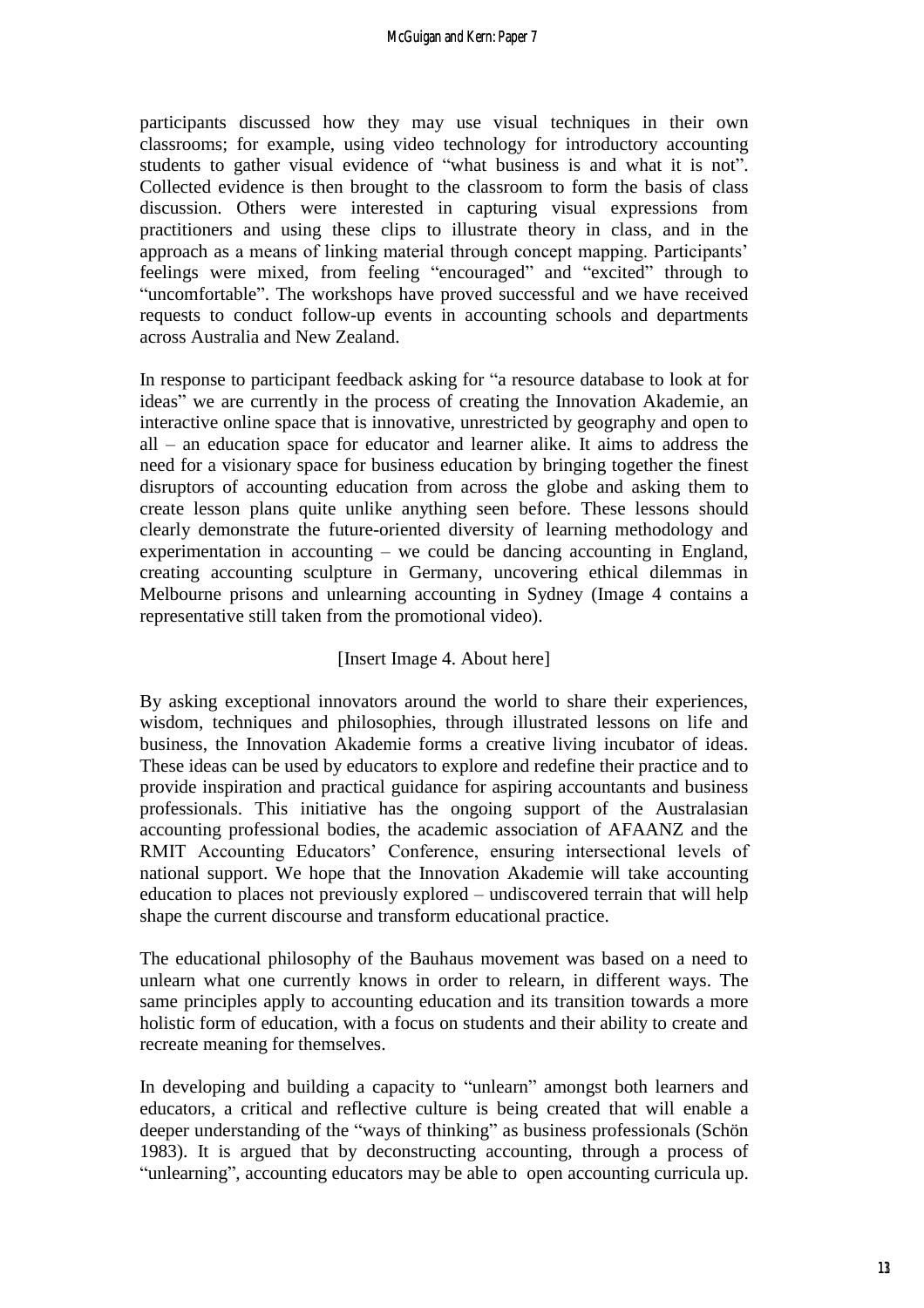New perspectives on both their teaching and discipline are created that shift accounting education's emphasis from the technical towards the social.

This kind of approach – founded on the principles of freeing accounting curricula from traditional structure and form to create a dynamic and engaging space for learners and educators to freely engage – places a key emphasis on the learner and provides valuable opportunities through the learning process for them to construct their own meaning of accounting. It is clear that "students [need to] be equipped to develop their own personal and collective positions on accounting issues, and to discover possibilities for activating those positions through praxis" (Boyce, Greer, Blair & Davids 2012, p.66). It requires learners to develop the ability to engage in reflective practice; this is discussed in more detail in the next section through the use of examples.

#### **Engaging the Creative Accountant**

Graduates exposed to unlearning may bring new appreciation and understanding to critical questions and problems that plague current accounting practice (Pathways Commission 2012). It is with this aim that a new model of accounting education is currently being trialled in 2016 and 2017 at a large metropolitan university in Sydney. Redefining the context and boundary of core accounting knowledge, technological intelligence and business-skill development, it takes an interdisciplinary approach to curriculum design coupled with the integration of self-reflection. Its aim is to encourage creativity, facilitate originality and embrace learner imagination. A three-stage educational design has been created. The initial focus is on "discovery and exploration", and the model emphasises a broad philosophical development of accountability within an *Accounting in Society* course. This is followed by a process of "investigation and application" through a course focusing on *Accounting in Profession*. Finally, "reflection and integration" occurs through an overarching capstone course that places *Accounting in Context.* Developing reflective practice is being embedded within each of these courses in a way that provides a scaffolded approach for the learner (Meizrow 1997).

The examples below focus on the accounting capstone course, *Accounting in Context*, as part of a larger research project. This is thus not meant to be an exhaustive case presentation, but rather an illustration of a renewed form of learning in accounting.

Such an approach relies on a constructivist-developmental and reflective-based pedagogy (Baxter-Magolda 1999), grounded within a contextual appreciation of accounting. Reflection lies at the core of this approach, yet it is still rarely done well within an accounting education context. By giving students an opportunity to develop a contextual appreciation of accounting, enabling them to visualise the role accounting plays within their own lives and in society more broadly in new and imaginative ways, connections are formed in ways not previously realised. Through the use of visual and photographic imagery, film and found objects, students' personalities are placed at the centre of their learning, transforming the way they conceptualise accounting. This makes the accounting curriculum more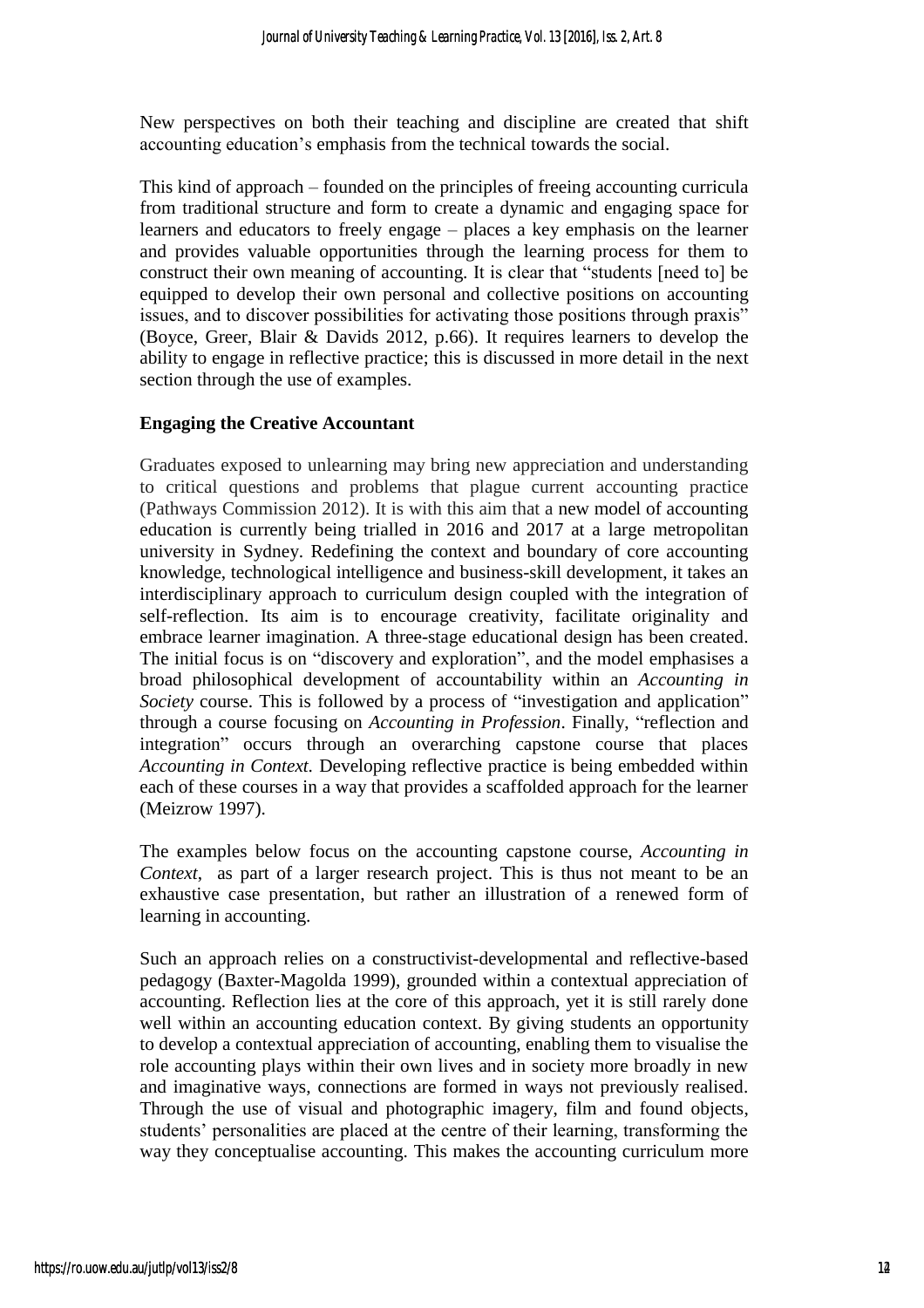open and accessible to learners, ensuring a student-centered approach that respects and values new ways of thinking.

Students in the *Accounting in Context* capstone course develop an understanding that individuals experience the world around them in qualitatively different ways, and the students are thereby opened to accounting through a multitude of perspectives (Palmer 1998). This is accomplished by exposing them to a broad range of current professional issues including climate change and carbon emission, integrated reporting and the outsourcing of employment. Critical inquiry is modelled within lectures through fostering curiosity, constantly provoking students through interactive discussion to be inquisitive and question current practice, and then suggest future innovations. A range of media, learning and assessment activities such as film, visual imagery, sculpture, online discussion forums, case studies, reflections and news articles allow students to express learning in diverse and creative ways. Students' experiences are expanded, and they are encouraged to wonder about and upon themselves, reflecting on their "ways of thinking" and self-awareness (Kennison & Misselwitz 2002).

This culminates in the creation of a professional portfolio of learning across the semester. The portfolio design places an emphasis on accounting in the context of the profession, the self and society while placing students at the centre of their learning by asking them to create artefacts that relate to their own interests and learning (Palmer 1998). In doing so, students expand their conceptions of accounting beyond their immediate academic environment, ensuring a broader contextual appreciation of their discipline.

The capstone subject is delivered twice a year, over a 13-week semester, with an average student cohort of between 600 and 700. Weekly lectures on topical issues in accounting provide students the opportunity to critically evaluate accounting information through an understanding of both context and the different theoretical and philosophical approaches to accounting that have evolved over time. Such a structure enables students to further integrate and advance their knowledge of accounting processes covered in previous courses.

An inquiry-based approach to learning has been used to design the portfolio work that students complete, around a three-stage learning cycle of think, act and reflect. This replaces the more traditional tutorial program commonly found in accounting courses. The three-stage learning cycle asks students to engage in an initial reflective activity during a "think" phase prior to attending their tutorial. Students then attend a tutorial during an "act" phase, where they engage in both individual and group activities and discussion. The final phase requires students to "reflect", where they synthesise their own learning and express areas for further development. This is then captured through the writing up of activities, discussion and artefacts in a final portfolio submission.

Students creatively explore and produce different artefacts throughout the semester, in the form of visual collage, newspaper-article analysis, film analysis, media deconstruction, plasticine sculpture, photographic metaphor and personal reflection. Each of these artefacts are included in the final assessed portfolio of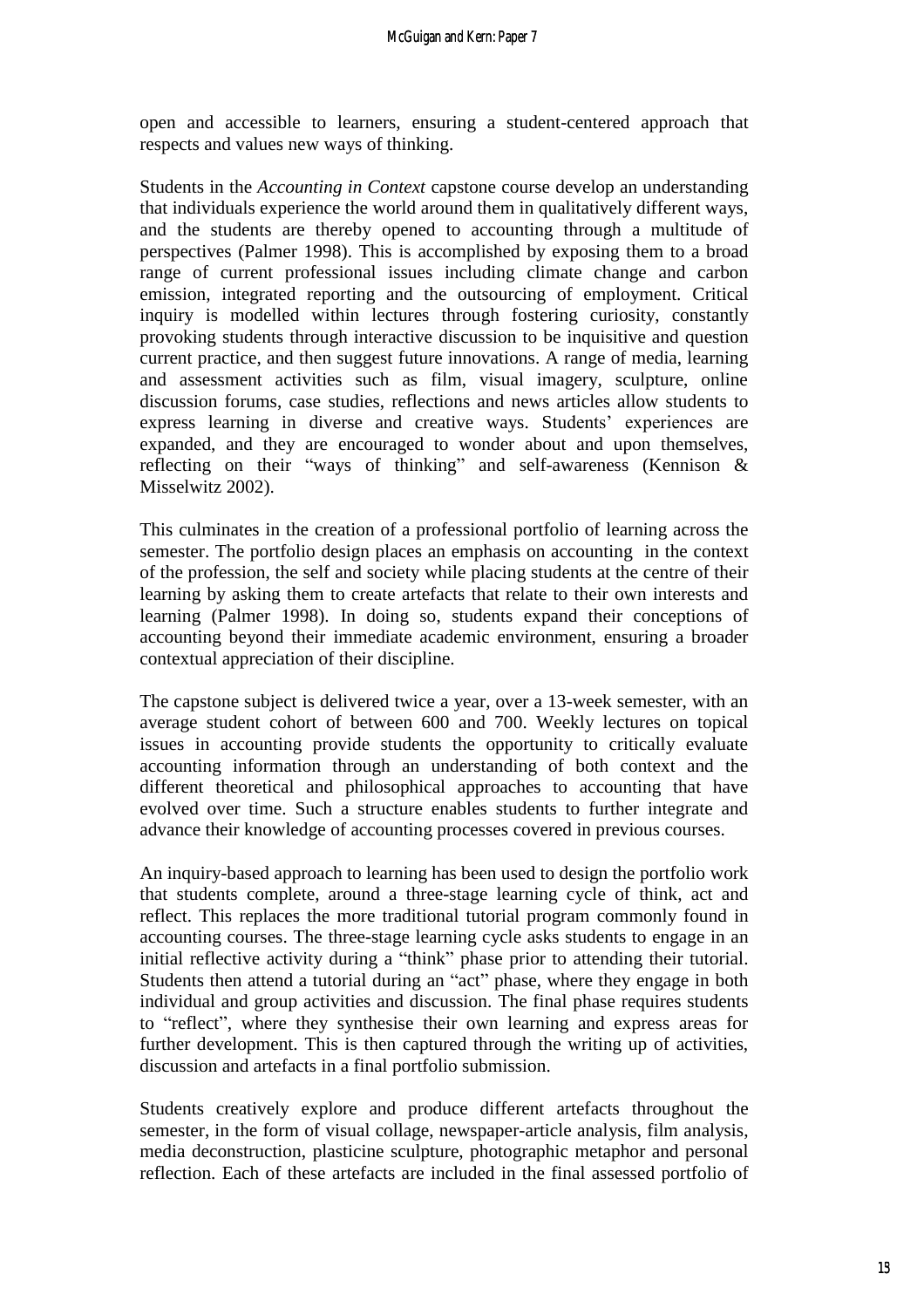work. The portfolio is assessed at 60% of a student's overall grade, and comprises the following components: completion of work (18%), class participation (12%) and overall content (30%).

Participating students began to see a more holistic view of accounting:

It allowed us to think about accounting as an organic thing that is ever-changing and something which [we] can impact rather than a static being with which we must conform. I truly believe it affected me as a learner and as a person. (Student 82)

It's the first time someone has shown me the true impact accountants have on society, and I am so grateful for that. This has been brilliant in bringing a whole new dimension to our accounting studies. (Student 539)

Further, the approach enabled student learning to become integrated, flexible and personal:

My perceptions of accounting were changed as I saw just how many pictures alone related to accounting. In a way, I felt empowered by this. (Student 317)

This learning by doing is really impressive and unique. Never thought I have to "create" a success with [plasticine]. This activity has helped me in reflecting back my own "success" ideology and how far is my progress. (Student 53)

It was funny and fresh to me. I learned how to combine my imagination with knowledge. (Student 421)

Some students struggled with the approach, because it was at times difficult for them to see past the technical structures predominant in accounting and appreciate that sometimes there is no "correct" answer where professional judgement is needed. Perhaps this is not altogether surprising, given that this has been the emphasis for many during their prior studies:

I found it really difficult knowing exactly what to do and how to do it. (Student 592)

I needed more guidance on how to do the exercise, there was no logical answer that could be calculated. (Student 267)

I can't see the point of why we are using [plasticine] in accounting and would like to see more hands on sort of experience. (Student 115)

Further, it has allowed academic staff in accounting to embrace creative means of pedagogical design with the student in mind: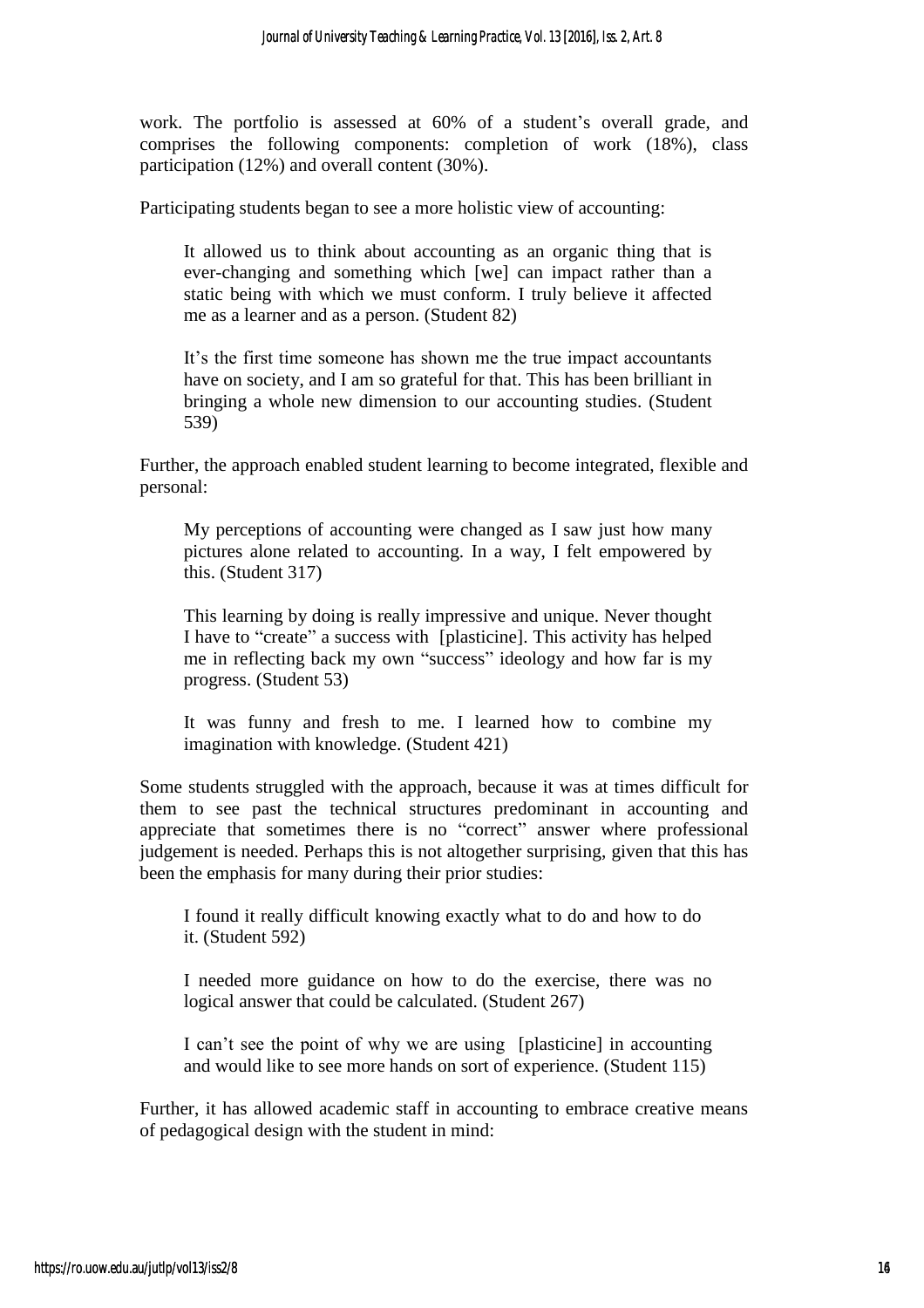Requires critical thinking for students to express their thoughts about accounting and students are able to think about the skills they need to be accountants, whether they are prepared for what will happen when they leave university. (Tutor 2)

Their opinion mattered, it was OK to think differently to peers and the tutor. (Tutor 6)

It brings accounting in a broader context and makes them actively think about their perceptions. I believe it breaks to some extent the artificial boundaries between the different areas and aspects of accounting which we create with the current course and credit system and the way we teach accounting (in boxes). (Tutor 3)

This means learning has become contextually driven; perhaps more importantly, this is done by the student themselves:

I don't think such "value" has been unlocked from an assessment by myself previously. (Student 214)

It was the most interesting, controversial and useful subject I have ever done. (Student 37)

We have witnessed first-hand the powerful effects of adopting this learning approach in accounting. Portfolios have provided a visually arresting means for students to explore their discipline within different contexts that often have personal meaning and relevance to them. By using varying forms of expression and creativity, it has created a non-threatening environment for students to express themselves in ways that may otherwise have not been possible (Moon 2004). This has created a learning experience that provides accounting students an opportunity to:

- develop a design mindset;
- curate and communicate for an audience;
- integrate their learning;
- explore rich contextual appreciation;
- develop their curiosity; and
- extend their reflective and sense-making ability.

Students were supported in their reflective journey through the provision of comprehensive reflective practice guidance materials, including various theoretical frameworks that supported engaging in reflection; practical questioning techniques; a reflective reading list of resources that provided further support on a conceptual, professional and practical basis; initial in-depth reflective resource activities that modeled differing degrees of reflection; and a "frequently asked questions" section that provided further guidance written from the students' perspective. Further, a comprehensive guide on "developing reflective capacity" was created that provided learners with weekly activities. These exercises were created to build the capacity to reflect, and addressed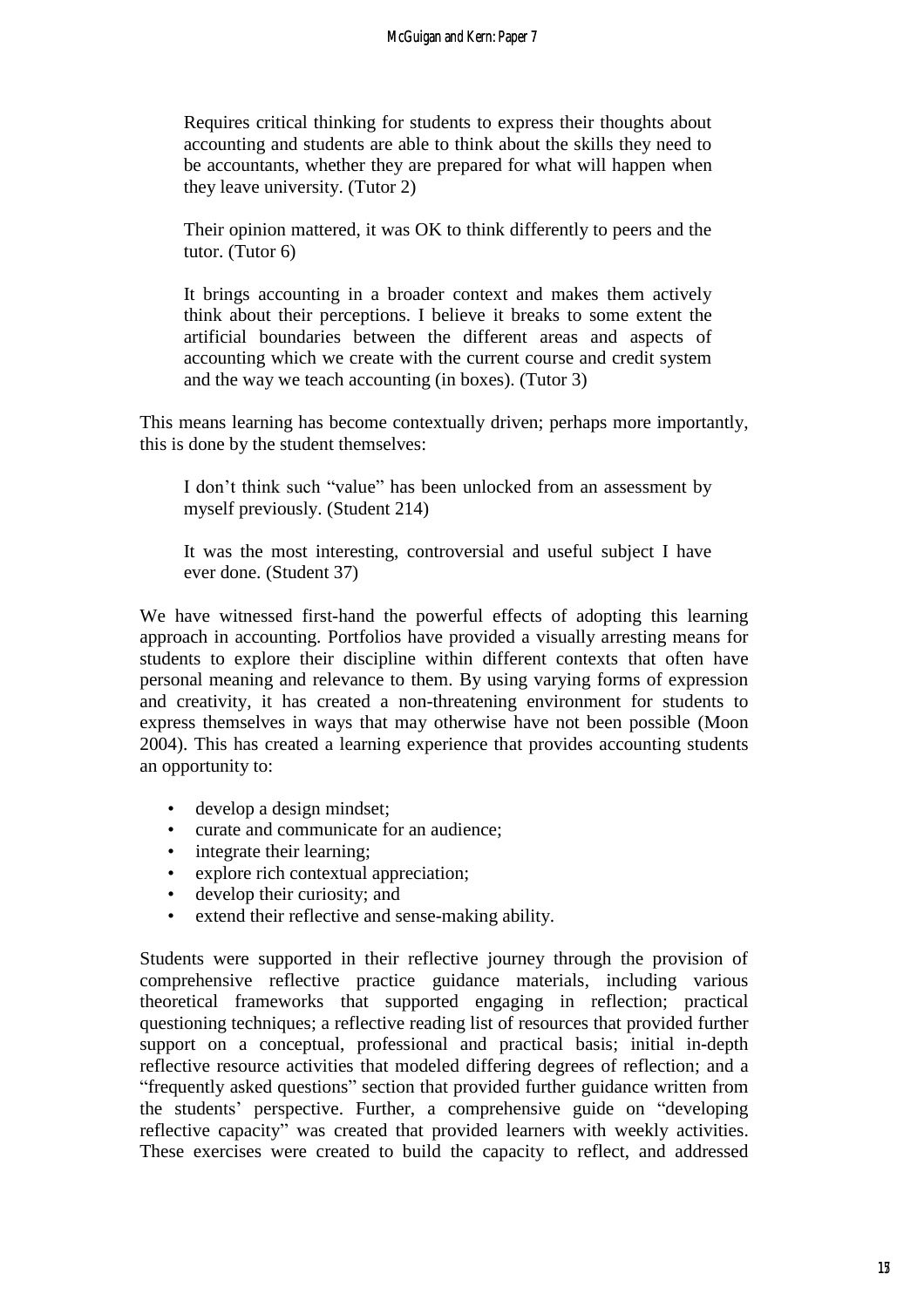aspects such as, "where to start", "attacking the writing process", "time management", "refreshing one's view" and "dealing with stress".

We emphasise that for some students, the introduction of portfolios in accounting, coupled with the innovative learning and assessment it produced, proved challenging to comprehend and an uncomfortable experience. It has been a steep learning curve for the teaching staff and has resulted in enhanced learning resources being provided to students and more time being spent on actively discussing the context of learning in the capstone and how the learning is ultimately assessed.

Although reflection was discussed with students during lecture presentations and tutorials throughout the course, it is clear to us that further work is needed to establish how best to further support accounting students, particularly focusing on addressing their concerns regarding the unstructured nature of the activities. While this struggle is not unique to accounting students, the technical and often scientific emphasis of accounting education makes the process all the more difficult to deconstruct. We are currently undertaking experimental work to explore the use of online platforms such as discussion forums, videos and even the development of an online avatar to assist students as they grapple with the concepts of deconstruction, unlearning and reflection (Brookfield 1989).

A reflective capacity is being developed amongst both learners and academics through the constant modelling of best practice, coupled with comprehensive and varied guidance materials. This has influenced the culture in the department and prompted academics to make changes that incorporate reflective practice across introductory, intermediate and masters-level programs.

By placing a strong emphasis on constructivist-based pedagogical design and reflective practice in accounting, students are being asked to take a "creActive" approach to their education: to create actively in their own learning, unlearning and relearning of accounting. It is with this in mind that students are being equipped for an uncertain future, where creativity, resilience, agility, adaptability and integrated and critical thought will be essential and highly valuable attributes (Davies, Fidler & Gorbis 2011).

#### **Concluding Thoughts**

The changing world demands a reconsideration of what accounting education means. To prepare individuals for an age of digital disruption, educators will need to build intellectual capacity, to teach students to think in ever more complex and integrated ways. Accountants of the future will need to be adaptable and agile, and to achieve this their education needs to be holistic in design, integrated, creative and diverse.

This changing environment calls for accounting educators to be supported in the desire to move beyond standardised curriculum and methods of teaching and assessment. To prepare students for the future, educators need to consider different ways of thinking and doing. Deconstructing their discipline through a process of "unlearning", educators may assist student learning through creativity,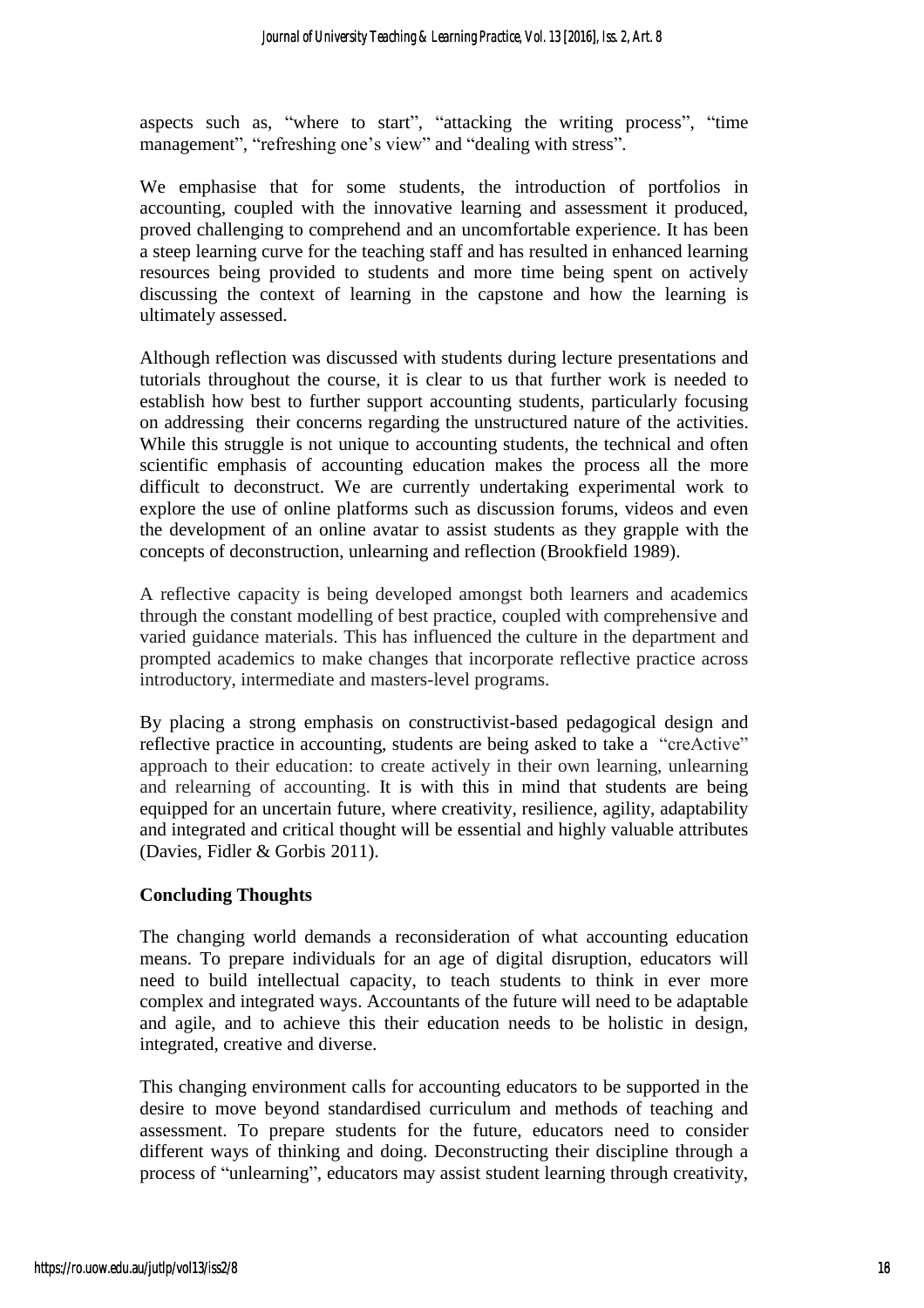reflection and critical thinking. It is in this vein that the Innovation Akademie is being created to provide an international level of support that connects accounting educators in a common and engaging "community of practice".

Pre-existing pathways and norms are becoming increasingly redundant, calling for educators to consider the adoption of pedagogical approaches and educational philosophies that promote transdisciplinarity and intersectional perspectives and a sense-making, virtual collaboration, and that facilitate a design mindset within the learner. Accounting education then becomes a process of reflective and shared learning between students and educators. Students' engagement and agency in their learning are encouraged, combined with their creativity and imagination to become "creActive" in their approach. Such an approach to education provides students with a personalised learning experience within a mass higher-education environment.

This means that future learning in accounting is likely to take on non-formal characteristics, where discovery and exploration become key, curiosity and reflection a mainstay and inquiry-based contextual appreciation common practice. By providing learners with a creative space, such as a portfolio of wor, in which they own and explore their learning, they gain valuable insights into their study. This is perhaps best illustrated in an *Accounting in Context* student's comment:

Up until now I was worried I had made the wrong decision in taking a business degree, but this has made me regain trust in the degree and profession because I can finally see purpose, use my own ideas and creativity and respond to topics that matter, that I care about. (Student 503)

It is not clear whether we will see the full extent of a changing business environment in our lifetime – but perhaps those we educate will. Knowing this, we have a responsibility as educators to assist our students with such a transition. In this way our educational focus will result in the developing and nurturing of a deeper and richer "canopy of thoughts" amongst learners:

where every individual exists with a network of thoughts, of crisscrossing ideas, dilemmas and dreams that they generate and carry along with them consciously and subconsciously. These thoughts form a canopy above us – simultaneously protecting and blocking us. The individual is able to peer up into the overwhelming canopy of thoughts and in a moment of clarity reach up to connect with a focused idea. The individual, as the protagonist in their own life, become the roots for these thoughts to become formed ideas, which can then be acted upon. (Sykes-Smith 2015, p.26)

For this is the basis of reflection, creativity and critical thought – all essential to a future-oriented accounting education.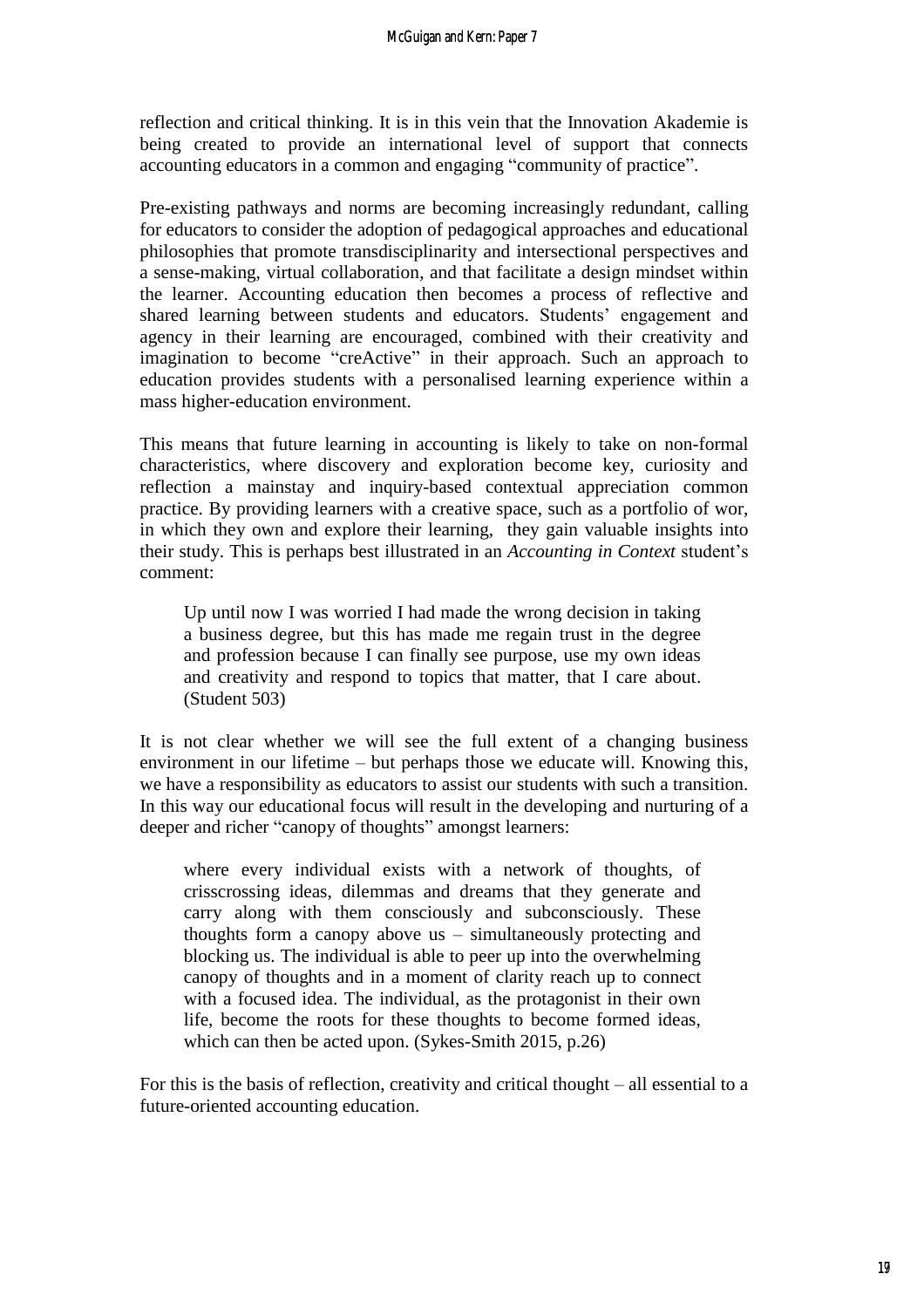#### **References**

- Albers, J 1928. Creative education. In Wingler, H M (ed.), *The Bauhaus*.New York Graphic Society, Greenwich, p. 142.
- Bagnall, D 2011. The changing nature of valuation. Viewed 7 December 2015, [http://www.charteredaccountants.com.au/News-Media/Charter/Charter](http://www.charteredaccountants.com.au/News-Media/Charter/Charter-articles/Economy/2011-06-The-Changing-Nature-of-Valuation.aspx)[articles/Economy/2011-06-The-Changing-Nature-of-Valuation.aspx.](http://www.charteredaccountants.com.au/News-Media/Charter/Charter-articles/Economy/2011-06-The-Changing-Nature-of-Valuation.aspx)
- Bank for International Settlements (BIS) 2013. International banking and financial market developments. *BIS Quarterly Review,* December*.* Viewed 10 December 2015, [http://www.bis.org/publ/qtrpdf/r\\_qt1312.pdf.](http://www.bis.org/publ/qtrpdf/r_qt1312.pdf)
- Baxter-Magolda, M B 1999. *Creating contexts for learning and self-authorship*. Vanderbilt University Press, Nashville.
- Bergdoll, B & Dickerman, L 2009. *Bauhaus 1919-1933: Workshops for modernity*. Museum of Modern Art, New York.
- Besgen, A, Kuloglu, N & Fathalizadehalemdan, S 2015. Teaching/learning strategies through art: Art and basic design education. 4th World Conference on Educational Technology Researchers (WCETR) – 2014, *Procedia – Social and Behavioral Sciences*, 182, pp. 428-432.
- Boyce, G, Greer, S, Blair, B & Davids, C 2012. Expanding the horizons of accounting education: Incorporating social and critical perspectives. *Accounting Education: An International Journal*, 21(1), pp. 47-74.

Brookfield, S 1989. *Developing critical thinkers*. Open University Press, Milton Keynes.

Chartered Accountants Australia and New Zealand (CAANZ) 2015. Accounting body CEOs call for a low carbon future. Viewed 12 December 2015, [http://charteredaccountantsanz.com/en/Site-Content/News-and-](http://charteredaccountantsanz.com/en/Site-Content/News-and-Updates/CEOs-of-leading-accounting-bodies-call-upon-world-leaders-to-act-now-to-achieve-low-carbon-future.aspx#%2EVlQYiXxy2QH%2Elinkedin)[Updates/CEOs-of-leading-accounting-bodies-call-upon-world-leaders-to-act](http://charteredaccountantsanz.com/en/Site-Content/News-and-Updates/CEOs-of-leading-accounting-bodies-call-upon-world-leaders-to-act-now-to-achieve-low-carbon-future.aspx#%2EVlQYiXxy2QH%2Elinkedin)[now-to-achieve-low-carbon-future.aspx#%2EVlQYiXxy2QH%2Elinkedin.](http://charteredaccountantsanz.com/en/Site-Content/News-and-Updates/CEOs-of-leading-accounting-bodies-call-upon-world-leaders-to-act-now-to-achieve-low-carbon-future.aspx#%2EVlQYiXxy2QH%2Elinkedin)

CIMA, PwC & Tomorrows Company 2011. Tomorrows corporate reporting: A critical system at risk. Viewed 7 December 2015, [http://www.cimaglobal.com/Documents/Thought\\_leadership\\_docs/Tomorrow](http://www.cimaglobal.com/Documents/Thought_leadership_docs/Tomorrow) [s-Corporate-Reporting.pdf.](http://www.cimaglobal.com/Documents/Thought_leadership_docs/Tomorrow)

- Claessens, S & van Horen, N 2014. IMF working paper: The impact of the global financial crisis on banking globalization. International Monetary Fund, Washington, DC. Viewed 28 November 2015, [https://www.imf.org/external/pubs/ft/wp/2014/wp14197.pdf.](https://www.imf.org/external/pubs/ft/wp/2014/wp14197.pdf)
- Daichendt, J G 2010.The Bauhaus artist-teacher: Walter Gropius's philosophy of art education. *Teaching Artist Journal*, 8(3), pp. 157-164. doi: 10.1080/15411796.2010.486748.
- Davies, A, Fidler, D & Gorbis, M 2011. *Future work skills 2020.* Institute for the Future for University of Phoenix Research Institute, Palo Alto, CA. Viewed 7 July 2015, [http://www.iftf.org/uploads/media/SR-](http://www.iftf.org/uploads/media/SR-1382A_UPRI_future_work_skills_sm.pdf)[1382A\\_UPRI\\_future\\_work\\_skills\\_sm.pdf.](http://www.iftf.org/uploads/media/SR-1382A_UPRI_future_work_skills_sm.pdf)
- Davis, M 2015. Survive and thrive: Accountants must meet the digital age head on or face extinction. *Accountancy Live*, 23 October. Viewed 12 December 2015, [https://www.accountancylive.com/survive-and-thrive-accountants](https://www.accountancylive.com/survive-and-thrive-accountants-must-meet-digital-age-head-or-face-extinction)[must-meet-digital-age-head-or-face-extinction.](https://www.accountancylive.com/survive-and-thrive-accountants-must-meet-digital-age-head-or-face-extinction)
- Elder, J 2015. The rise of soft skills: Why top marks no longer get the best jobs. *The Age Newspaper*, 15 March. Viewed 12 December 2015, [http://www.theage.com.au/national/the-rise-of-soft-skills-why-top-marks-no](http://www.theage.com.au/national/the-rise-of-soft-skills-why-top-marks-no-longer-get-the-best-jobs-20150314-1440ds.html)[longer-get-the-best-jobs-20150314-1440ds.html.](http://www.theage.com.au/national/the-rise-of-soft-skills-why-top-marks-no-longer-get-the-best-jobs-20150314-1440ds.html)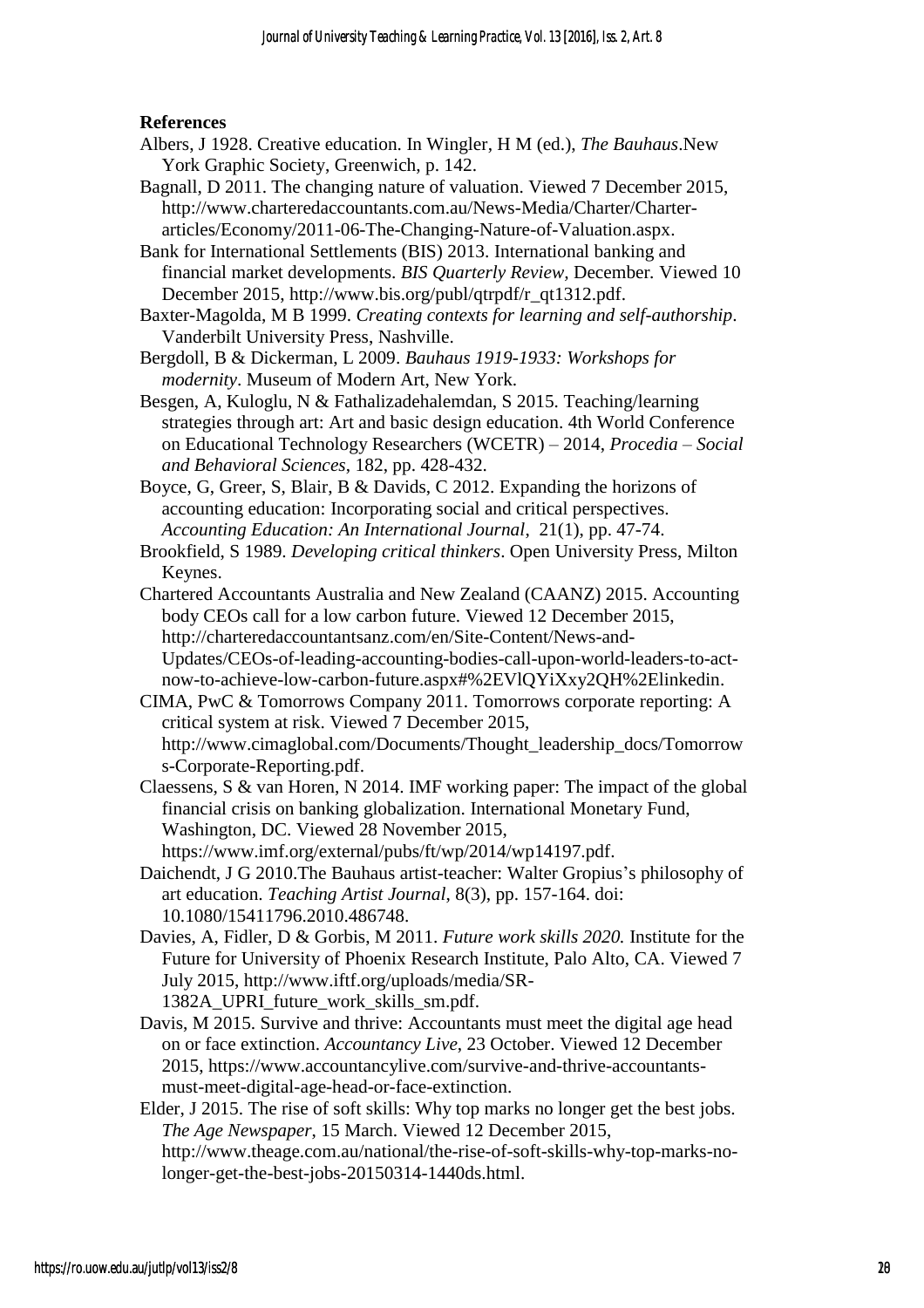Francis, B 2015. *Laudato si, on the care of our common home*. Vatican Press, Rome. Viewed 28 November 2015,

[http://w2.vatican.va/content/dam/francesco/pdf/encyclicals/documents/papa](http://w2.vatican.va/content/dam/francesco/pdf/encyclicals/documents/papa-francesco_20150524_enciclica-laudato-si_en.pdf)[francesco\\_20150524\\_enciclica-laudato-si\\_en.pdf.](http://w2.vatican.va/content/dam/francesco/pdf/encyclicals/documents/papa-francesco_20150524_enciclica-laudato-si_en.pdf)

Geron, T 2013. Airbnb and the unstoppable rise of the share economy. *Forbes*, 23 January. Viewed 12 December 2015, [http://www.forbes.com/sites/tomiogeron/2013/01/23/airbnb-and-the-](http://www.forbes.com/sites/tomiogeron/2013/01/23/airbnb-and-the-unstoppable-rise-of-the-share-economy/)

[unstoppable-rise-of-the-share-economy/.](http://www.forbes.com/sites/tomiogeron/2013/01/23/airbnb-and-the-unstoppable-rise-of-the-share-economy/)

- Gropius, W 1919. *Manifesto*. Viewed 12 December 2015, [http://bauhaus](http://bauhaus-online.de/en/atlas/das-bauhaus/idee/manifest)[online.de/en/atlas/das-bauhaus/idee/manifest.](http://bauhaus-online.de/en/atlas/das-bauhaus/idee/manifest)
- Gropius, W 1948. Teaching the arts of design. *College Art Journal*, 7(3), pp. 160-164.

Hudson, P & Maher, S 2015. Malcolm Turnbull's bright idea: \$1bn to drive innovation. *The Australian*, 7 December. Viewed 12 December 2015, [http://www.theaustralian.com.au/national-affairs/malcolm-turnbulls-bright](http://www.theaustralian.com.au/national-affairs/malcolm-turnbulls-bright-idea-1bn-to-drive-innovation/news-story/1092dfbd632314dd835af008bb03512f)[idea-1bn-to-drive-innovation/news-](http://www.theaustralian.com.au/national-affairs/malcolm-turnbulls-bright-idea-1bn-to-drive-innovation/news-story/1092dfbd632314dd835af008bb03512f)

[story/1092dfbd632314dd835af008bb03512f.](http://www.theaustralian.com.au/national-affairs/malcolm-turnbulls-bright-idea-1bn-to-drive-innovation/news-story/1092dfbd632314dd835af008bb03512f)

- Huet, E 2014. Uber says it's doing 1 million rides per day, 140 million in last year. *Forbes*, 17 December. Viewed 12 December 2015, [http://www.forbes.com/sites/ellenhuet/2014/12/17/uber-says-its-doing-1](http://www.forbes.com/sites/ellenhuet/2014/12/17/uber-says-its-doing-1-million-rides-per-day-140-million-in-last-year/) [million-rides-per-day-140-million-in-last-year/.](http://www.forbes.com/sites/ellenhuet/2014/12/17/uber-says-its-doing-1-million-rides-per-day-140-million-in-last-year/)
- Illich, I 1971. *Deschooling society*. Harper & Row, New York.
- Immergluck, D 2009. *Foreclosed: High-risk lending, deregulation, and the undermining of America's mortgage market.* Cornell University Press, Ithaca, NY.
- Ingram, M 2012. Airbnb, Coursera, and Uber: The rise of the disruption economy. *Bloomberg Business*, 25 October. Viewed 12 December 2015, [http://www.bloomberg.com/bw/articles/2012-10-25/airbnb-coursera-and](http://www.bloomberg.com/bw/articles/2012-10-25/airbnb-coursera-and-uber-the-rise-of-the-disruption-economy)[uber-the-rise-of-the-disruption-economy.](http://www.bloomberg.com/bw/articles/2012-10-25/airbnb-coursera-and-uber-the-rise-of-the-disruption-economy)
- International Integrated Reporting Council (IIRC) 2013. The International <IR> Framework. Viewed 14 October 2015, [http://www.theiirc.org/wp](http://www.theiirc.org/wp-content/uploads/2013/12/13-12-08-THE-INTERNATIONAL-IR-FRAMEWORK-2-1.pdf)[content/uploads/2013/12/13-12-08-THE-INTERNATIONAL-IR-](http://www.theiirc.org/wp-content/uploads/2013/12/13-12-08-THE-INTERNATIONAL-IR-FRAMEWORK-2-1.pdf)[FRAMEWORK-2-1.pdf.](http://www.theiirc.org/wp-content/uploads/2013/12/13-12-08-THE-INTERNATIONAL-IR-FRAMEWORK-2-1.pdf)
- Kennison, M & Misselwitz, S 2002. Evaluating reflective writing for appropriateness, fairness and consistency. *Nursing Education Perspectives*, 23(5), pp. 238-242.
- King, A & Potter, B 2015.How Big 4 accounting firms embrace internal disrupters. *BRW*, 15 July. Viewed 14 October 2015, [http://www.brw.com.au/p/leadership/how\\_big\\_accounting\\_firms\\_embrace\\_ug](http://www.brw.com.au/p/leadership/how_big_accounting_firms_embrace_ugTDXVHiFqdrqk8lS4okNJ) [TDXVHiFqdrqk8lS4okNJ.](http://www.brw.com.au/p/leadership/how_big_accounting_firms_embrace_ugTDXVHiFqdrqk8lS4okNJ)
- KPMG 2008. Climate changes your business: KPMG's review of the business risks and economic impacts at sector level. *KPMG International*. Viewed 14 October 2015,

[http://www.kpmg.com/LU/en/IssuesAndInsights/Articlespublications/Docum](http://www.kpmg.com/LU/en/IssuesAndInsights/Articlespublications/Documents/Climate-Changes-Your-Business-Report.pdf) [ents/Climate-Changes-Your-Business-Report.pdf.](http://www.kpmg.com/LU/en/IssuesAndInsights/Articlespublications/Documents/Climate-Changes-Your-Business-Report.pdf)

- Macdonald, S 1970. *The history and philosophy of art education.* University of London Press, London.
- Mackey, J & Sisodia, R 2013. *Conscious capitalism: Liberating the heroic spirit of business*. Harvard Business Review Press, Boston.
- Mason, P 2015. *Postcapitalism: A guide to our future.* Allen Lane, London.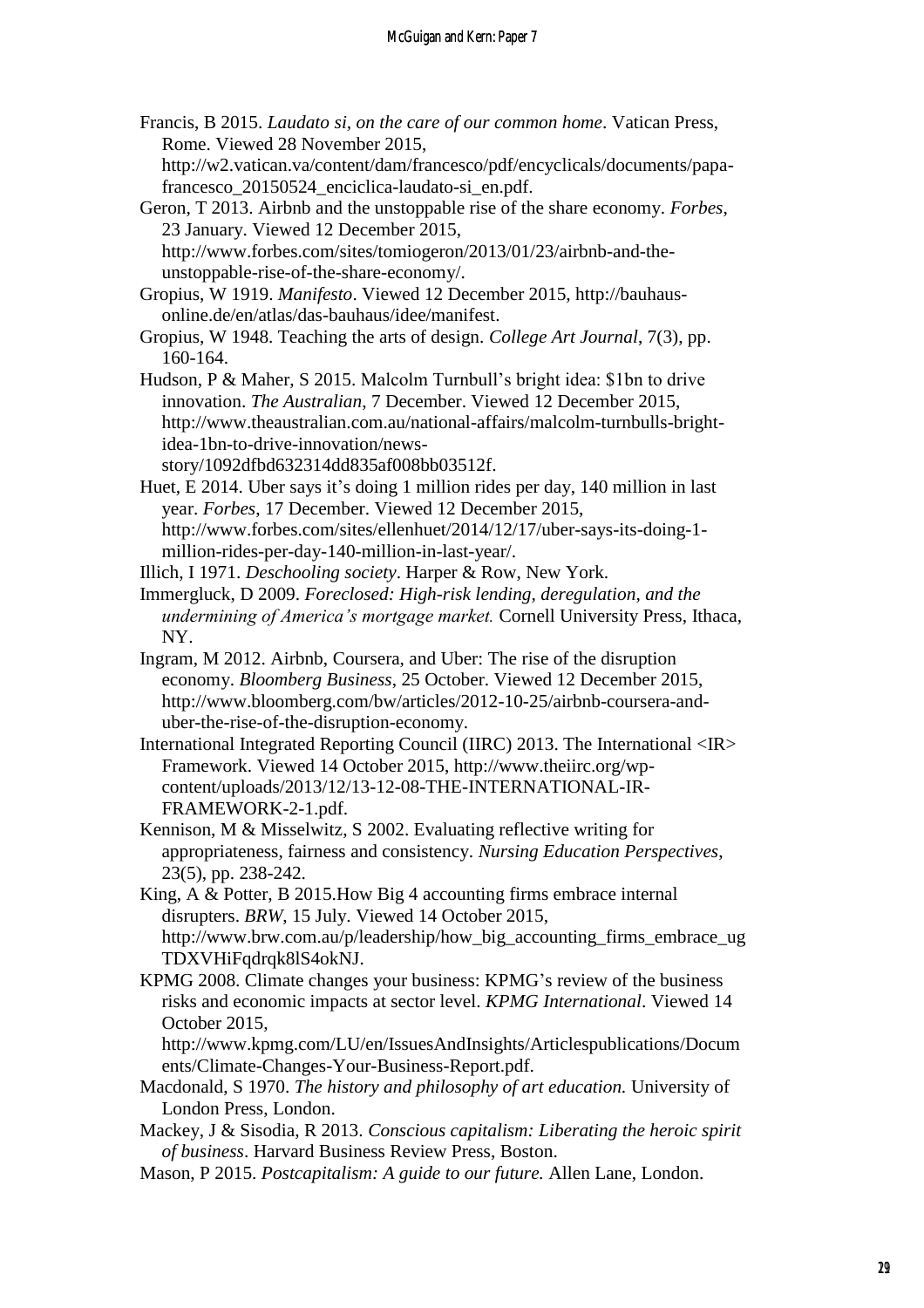- McGuigan, N & Kern, T 2013. A road towards enhanced corporate governance: (Re)conceptualizing the accounting profession through an integrated educational framework. In Hellman, A (ed.), *Behavioral accounting*. Nova Publishers, New York, pp. 85-96.
- McGuigan, N & Kern, T 2015a. Accounting futures: Fostering creativity through unlearning. *AFAANZ Accounting Educators Professional Periodical*, 3(1), pp. 1-4.
- McGuigan, N & Kern, T 2015b. Developing a creative environment for learning: Nurturing reflective though amongst accountants. In Coleman, K S & Flood, A (eds.), *Capturing creativity: The link between creativity and teaching creatively.* Common Ground Publishing LLC, Champaign, IL, pp. 145-167.

Meizrow, J 1977. Perspective transformation. *Studies in Higher Education,* 9, pp. 153-164.

- Michaels, F S 2011. *Monoculture: How one story is changing everything*. Red Clover Press, Kamloops, BC.
- Michaels, S 2012.Redundant? The top five jobs facing extinction. *news.com.au*, 6 August. Viewed 12 December 2015, [http://www.news.com.au/finance/small-business/redundant-the-top-five-jobs-](http://www.news.com.au/finance/small-business/redundant-the-top-five-jobs-facing-extinction/story-fn9evb64-1226443880276)

[facing-extinction/story-fn9evb64-1226443880276.](http://www.news.com.au/finance/small-business/redundant-the-top-five-jobs-facing-extinction/story-fn9evb64-1226443880276)

Moon, J A 2004. *A handbook of reflective and experiential learning: Theory and practice*. RoutledgeFalmer, London.

Mudallal, Z 2015. Airbnb will soon be booking more rooms than the worlds largest hotel chains. *Quartz*, 20 January. Viewed 12 December 2015, [http://qz.com/329735/airbnb-will-soon-be-booking-more-rooms-than-the](http://qz.com/329735/airbnb-will-soon-be-booking-more-rooms-than-the-worlds-largest-hotel-chains/)[worlds-largest-hotel-chains/.](http://qz.com/329735/airbnb-will-soon-be-booking-more-rooms-than-the-worlds-largest-hotel-chains/)

Owen, G 2013. Integrated Reporting: A review of developments and their implications for the accounting curriculum. *Accounting Education: An International Journal* 22(4), pp. 340-356. doi: 10.1080/09639284.2013.817798.

Palmer, P J 1998. *The courage to teach*. Jossey-Bass, San Francisco.

- Pathways Commission 2012. Pathways commission update: Charting a national higher education strategy for the next generation of accountants. Presentation given to the *Accounting Programs Leadership Group/ Federation of Schools of Accountancy Meeting*, February 12, New Orleans, LA.
- Perkins, D 2009. *Making learning whole: How seven principles of teaching can transform education*. Jossey-Bass, San Francisco.
- Philip, R 2015. The invisibility cloak of creativity. *Higher Education Research & Development,* 34(2), pp. 436-438.
- Robertson, K 2015. *Creative schools: The grassroots revolution that's transforming 3ducation*. Viking, New York.

Rousseau, J 1979. *Emile.* Allan Bloom (trans.). Basic Books, New York.

Sherriff, L 2015. Ernst & Young removes degree classification from entry criteria as there's no evidence university equals success. *Huffington Post UK*, 4 August. Viewed 12 December 2015,

[http://www.huffingtonpost.co.uk/2015/08/04/ernst-and-young-removes](http://www.huffingtonpost.co.uk/2015/08/04/ernst-and-young-removes-degree-classification-entry-criteria_n_7932590.html)[degree-classification-entry-criteria\\_n\\_7932590.html.](http://www.huffingtonpost.co.uk/2015/08/04/ernst-and-young-removes-degree-classification-entry-criteria_n_7932590.html)

Sykes-Smith, E 2015. A canopy of thoughts. In Hammon, A & Hammon, D (eds.), *Sculpture at scenic world: 2015 exhibition*. Scenic World, Katoomba, NSW, p. 6.